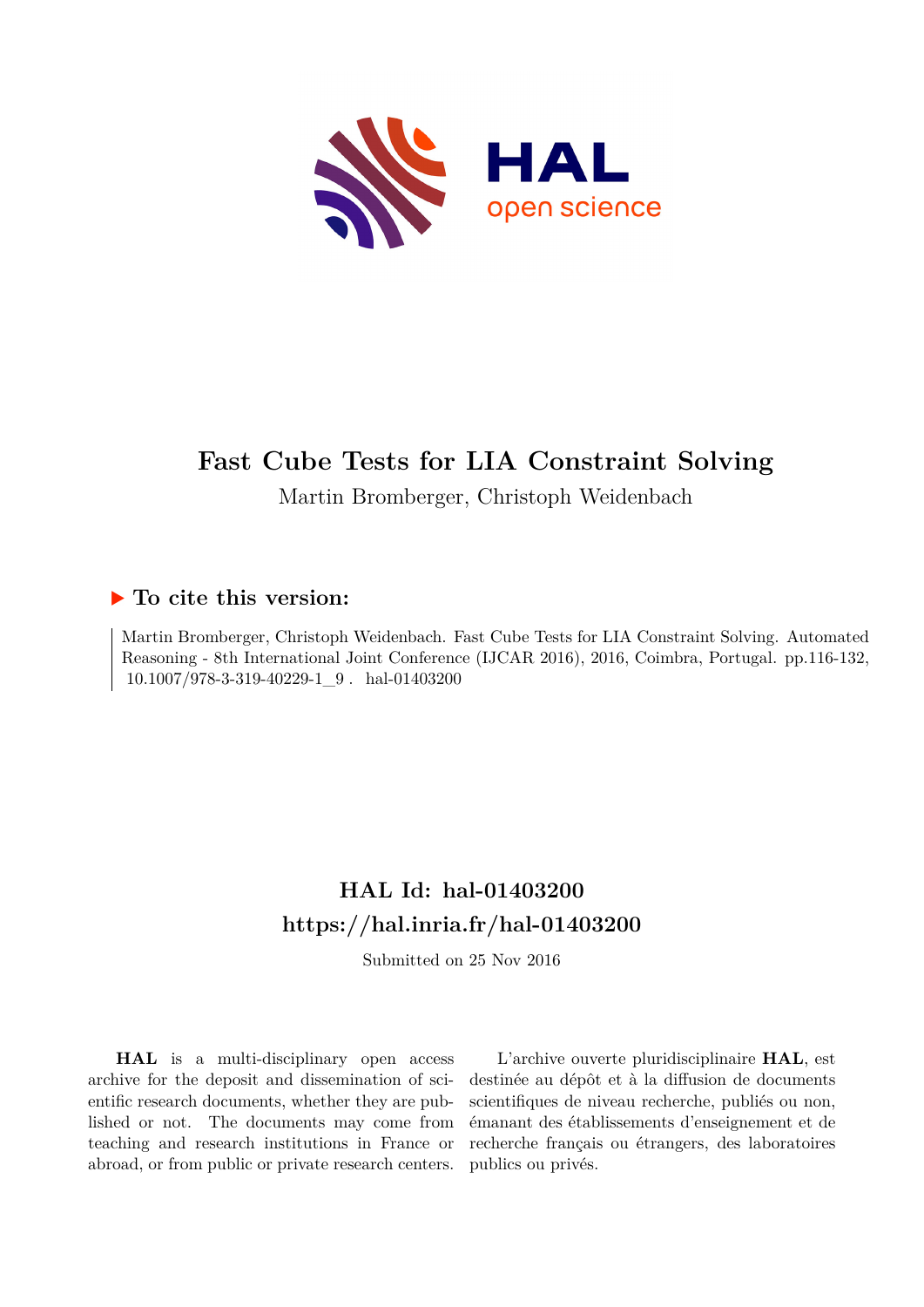Author's Version: This paper was published as part of the IJCAR 2016 proceedings. The final publication is available at [http://link.springer.com/chapter/10.1007/978-3-319-40229-1\\_9](http://link.springer.com/chapter/10.1007/978-3-319-40229-1_9) Last update: November 25th 2016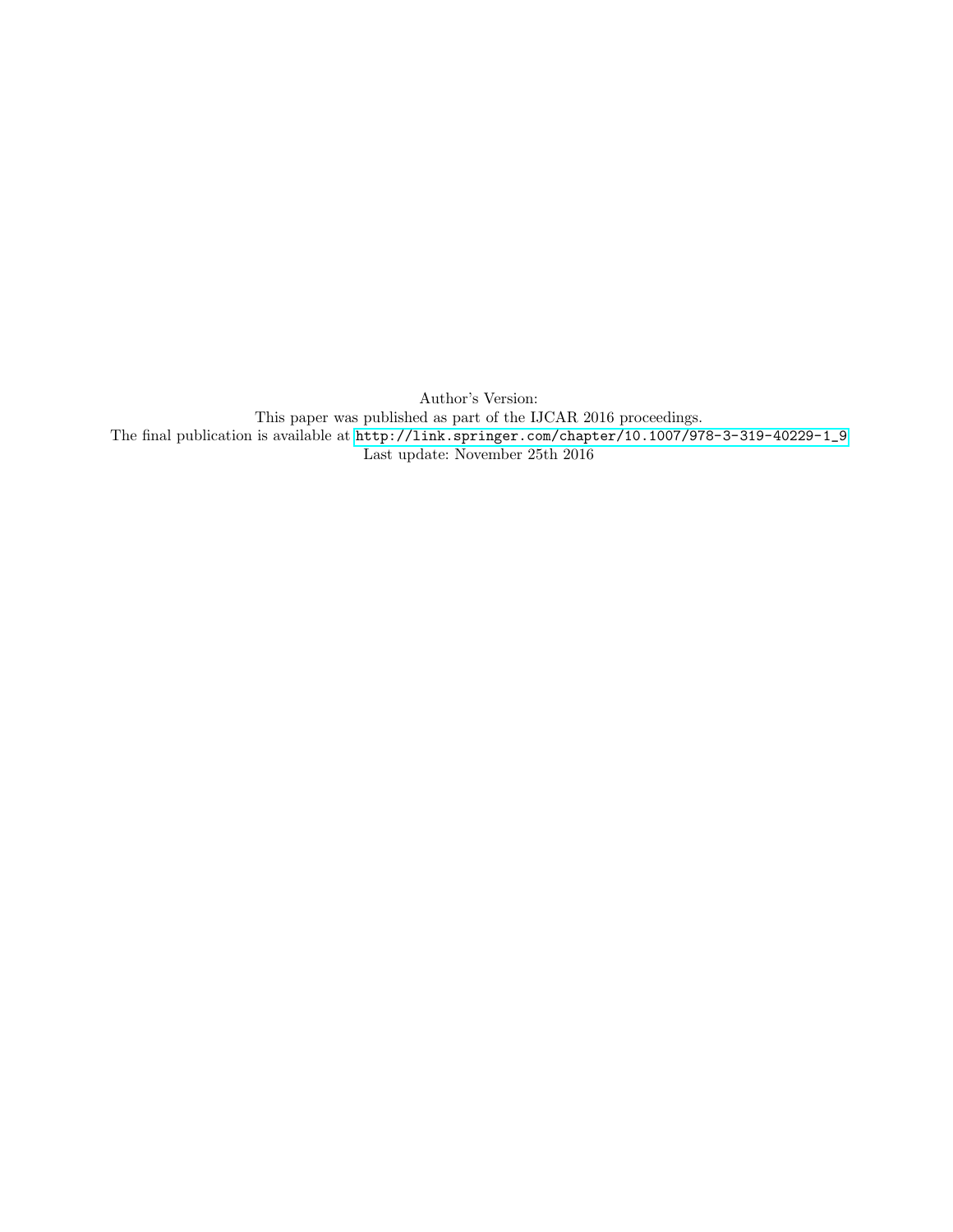### Fast Cube Tests for LIA Constraint Solving

Martin Bromberger<sup>1,2</sup> and Christoph Weidenbach<sup>1</sup>

 $1$  Max Planck Institute for Informatics, Saarbrücken, Germany {mbromber,weidenb}@mpi-inf.mpg.de

 $2$  Graduate School of Computer Science, Saarbrücken, Germany

Abstract. We present two tests that solve linear integer arithmetic constraints. These tests are sound and efficiently find solutions for a large number of problems. While many complete methods search along the problem surface for a solution, these tests use cubes to explore the interior of the problems. The tests are especially efficient for constraints with a large number of integer solutions, e.g., those with infinite lattice width. Inside the SMT-LIB benchmarks, we have found almost one thousand problem instances with infinite lattice width, and we have shown the advantage of our cube tests on these instances by comparing our implementation of the cube test with several state-of-the-art SMT solvers. Our implementation is not only several orders of magnitudes faster, but it also solves all instances, which most SMT solvers do not. Finally, we discovered an additional application for our cube tests: the extraction of equalities implied by a system of linear arithmetic inequalities. This extraction is useful both as a preprocessing step for linear integer constraint solving as well as for the combination of theories by the Nelson-Oppen method.

Keywords: Linear Arithmetic, SMT, Integer Arithmetic, Constraint Solving

#### 1 Introduction

Finding an integer solution for a polyhedron that is defined by a system of linear inequalities  $Ax \leq b$  is a well-known NP-complete problem [18]. Systems of linear inequalities have many real-world applications so that this problem has been investigated in different research areas, e.g., in optimization via (mixed) integer linear programming (MILP) [15] and in constraint solving via satisfiability modulo theories (SMT) [2,4,7,12].

It is standard for commercial MILP implementations to integrate preprocessing techniques, heuristics, and specialized tests [15]. Although these techniques are not complete, they are much more efficient on their designated target systems of linear inequalities than a complete algorithm alone. Since there exist specialized techniques for many classes of real-world problems representable as polyhedra, commercial MILP solvers are efficient on many real-world inputs even though the problem, in general, is NP-complete.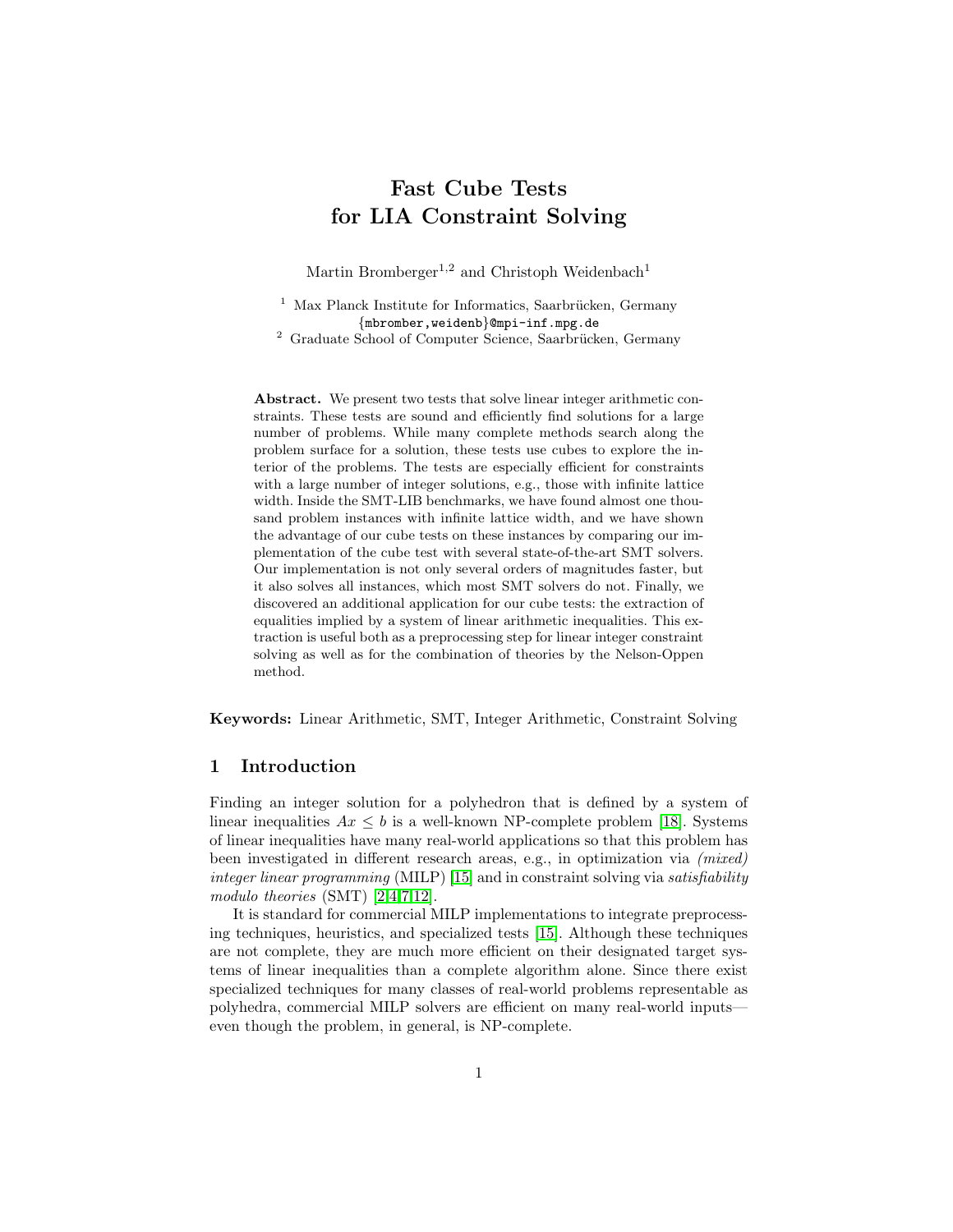The constraint solving community is still in the process of developing the same variety in specialized tests as the MILP community. The biggest challenge is to adopt the tests from the MILP community so that they still fit the input systems relevant for constraint solving. For example, SMT theory solvers have to solve a large number of incrementally connected, small systems of linear inequalities. Exploiting this incremental connection is key for making SMT theory solvers efficient [11]. In contrast, MILP solvers typically target one large system. The same holds for their specialized tests, which are not well suited to exploit incremental connections.

In this paper, we present two tests tailored toward SMT solvers: the largest cube test and the unit cube test. The idea is to find hypercubes that are contained inside the input polyhedron and guarantee the existence of an integer solution. Due to computational complexity, we will restrict ourselves to only those hypercubes that are parallel to the coordinate axes. The largest cube test finds a hypercube with maximum edge length contained in the input polyhedron, determines its real valued center, and rounds it to a potential integer solution. The unit cube test determines if a polyhedron contains a hypercube with edge length one, which is the minimal edge length that guarantees an integer solution.

Most SMT linear integer arithmetic theory solvers are based on a branchand-bound algorithm on top of the simplex algorithm. They search for a solution at the surface of a polyhedron. However, our tests search in the interior of the polyhedron. This gives them an advantage on polyhedra with a large number of integer solutions, e.g., polyhedra with infinite lattice width [16]. Since the only difference between the input polyhedron  $Ax \leq b$  and the associated unit cube polyhedron  $Ax \leq b'$  are the row bounds, our unit cube test is especially easy to implement and integrate into SMT theory solvers.

SMT theory solvers are designed to efficiently exchange bounds [9]. This efficient exchange is the main reason why SMT theory solvers exploit the incremental connection between the different polyhedra so well. Our unit cube test also requires only an exchange of bounds. After applying the test, we can easily recover the original polyhedron by reverting to the original bounds. In doing so, the unit cube test conserves the incremental connection between the different original polyhedra. We make a similar observation about the largest cube test.

A variant of the linear program for the unit cube test first appeared in 1969 as a subroutine in a heuristic by Hillier for MILP optimization [13]. While Hillier was aware of the unit cube test, he applied it only to cones, a special class of polyhedra. His work never mentioned applications beyond cones, nor did he prove any structural properties connected to hypercubes. As mentioned before, the main advantage of the cube tests is that they compute interior point candidates. The same can be done using an interior point method [17] instead of the simplex algorithm. Therefore, Hillier's heuristic tailored for MILP optimization lost popularity as soon as interior point methods became efficient in practice. Nonetheless, our cube tests remain relevant for SMT theory solvers because there are no competitive incremental interior point methods.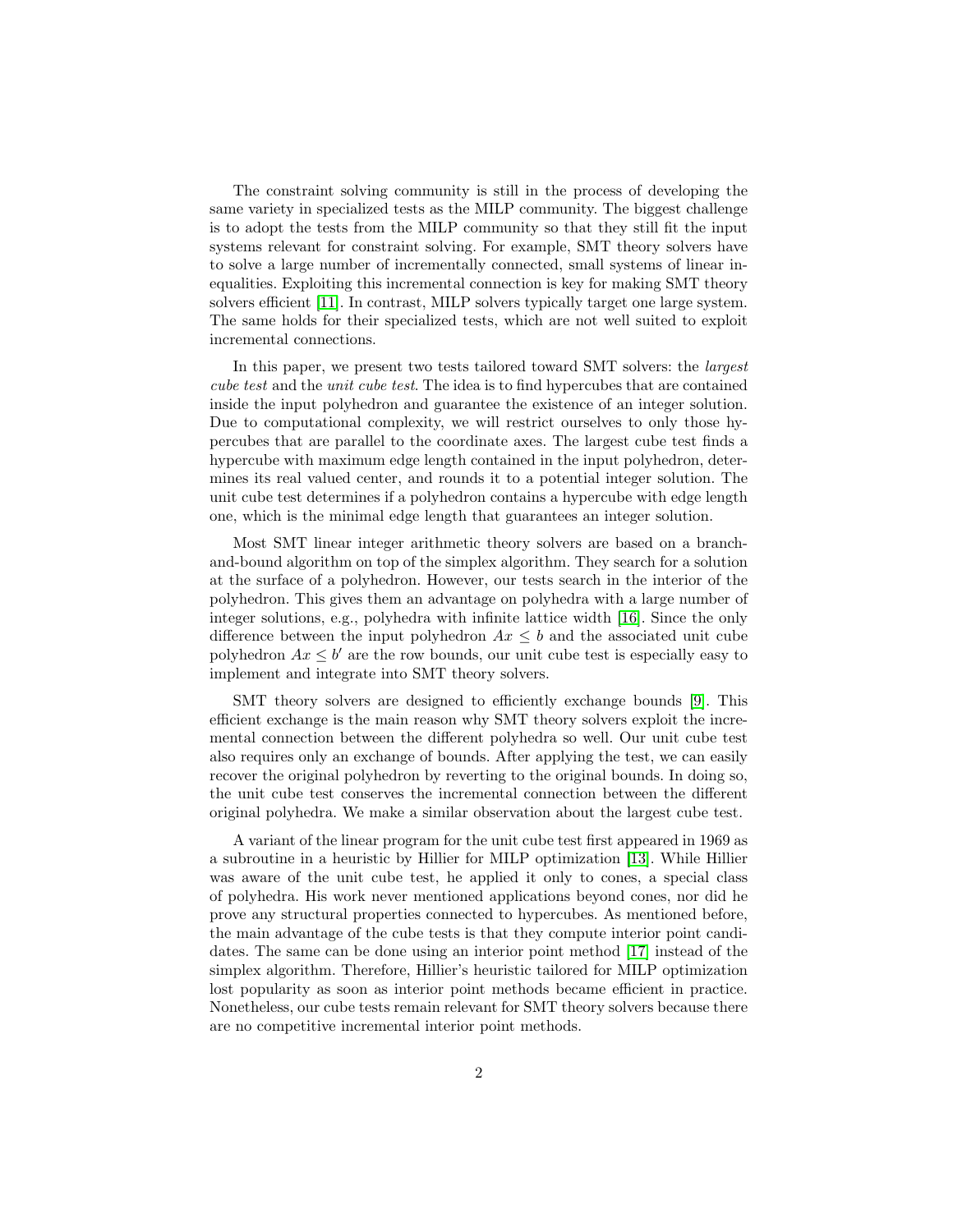Also, Bobot et al. discuss relations between hypercubes, called  $\infty$ -norm balls, and polyhedra [2]. In their paper, they detail the same relation between polyhedra with infinite lattice width and hypercubes that we discovered. Their work also includes a linear optimization program that detects polyhedra with infinite lattice width and positive linear combinations between inequalities. Our largest cube test can detect all of the above because it is, with some minor changes, the dual of the linear optimization program of Bobot et al. However, our tests are a lot closer to the original polyhedron and are, therefore, easier to construct, and the tests produce sample points as well. Via rounding, our tests use these sample points to compute an actual integer solution as proof. Moreover, our cube tests also find solutions for polyhedra with finite lattice width.

Our contributions are as follows: we define the linear cube transformation (Corollary 3) that allows us to efficiently compute whether a polyhedron  $Ax \leq$  $b$  contains a hypercube of edge length  $e$  by solely changing the bounds  $b$  in Section 3. Based on this transformation, we develop in Section 4 two tests: the largest cube test and the unit cube test. For polyhedra with infinite lattice width, both tests always succeed (Lemma 5). Inside the SMT-LIB benchmarks, there are almost one thousand problem instances with infinite lattice width, and we show the advantage of our cube tests on these instances by comparing our implementation of the cube test with several state-of-the-art SMT solvers in Section 5. Our implementation is not only several orders of magnitudes faster, but it also solves all instances, which most SMT solvers do not (Figure 7). It is more robust than the test suggested by Bobot et al. [2] (Figure 7). Eventually, we introduce in Section 6 an additional application for our cube tests: the extraction of equalities implied by a system of linear arithmetic inequalities. The paper ends with a discussion on possible directions for future research, Section 7.

#### 2 Preliminaries

While the difference between matrices, vectors, and their components is always clear in context, we generally use upper case letters for matrices (e.g., A), lower case letters for vectors (e.g., x), and lower case letters with an index i or j (e.g.,  $b_i, x_j$  as components of the associated vector at position i or j, respectively. The only exceptions are the row vectors  $a_i^T = (a_{i1}, \ldots, a_{in})$  of a matrix  $A =$  $(a_1, \ldots, a_m)^T$ , which already contain an index i that indicates the row's position inside A. In order to save space, we write vectors only implicitly as columns via the transpose ( )<sup>T</sup> operator, which turns all rows  $(b_1, \ldots, b_m)$  into columns  $(b_1, \ldots, b_m)^T$  and vice versa. We will also abbreviate  $(\ldots, 0, \ldots)^T$  as **0**.

In this paper, we treat *polyhedra* and their definitions through a *system of* inequalities  $Ax \leq b$  as interchangeable. For such a system of inequalities, the row coefficients are given by  $A = (a_1, \ldots, a_m)^T \in \mathbb{Q}^{m \times n}$ , the inequality bounds are given by  $b = (b_1, \ldots, b_m)^T \in \mathbb{Q}^m$ , and the variables are given by  $x = (x_1, \ldots, x_n)^T.$ 

We denote by  $P_b^A = \{x \in \mathbb{R}^n : Ax \leq b\}$  the set of real solutions to the system of inequalities  $Ax \leq b$  and, therefore, the points inside the polyhedron.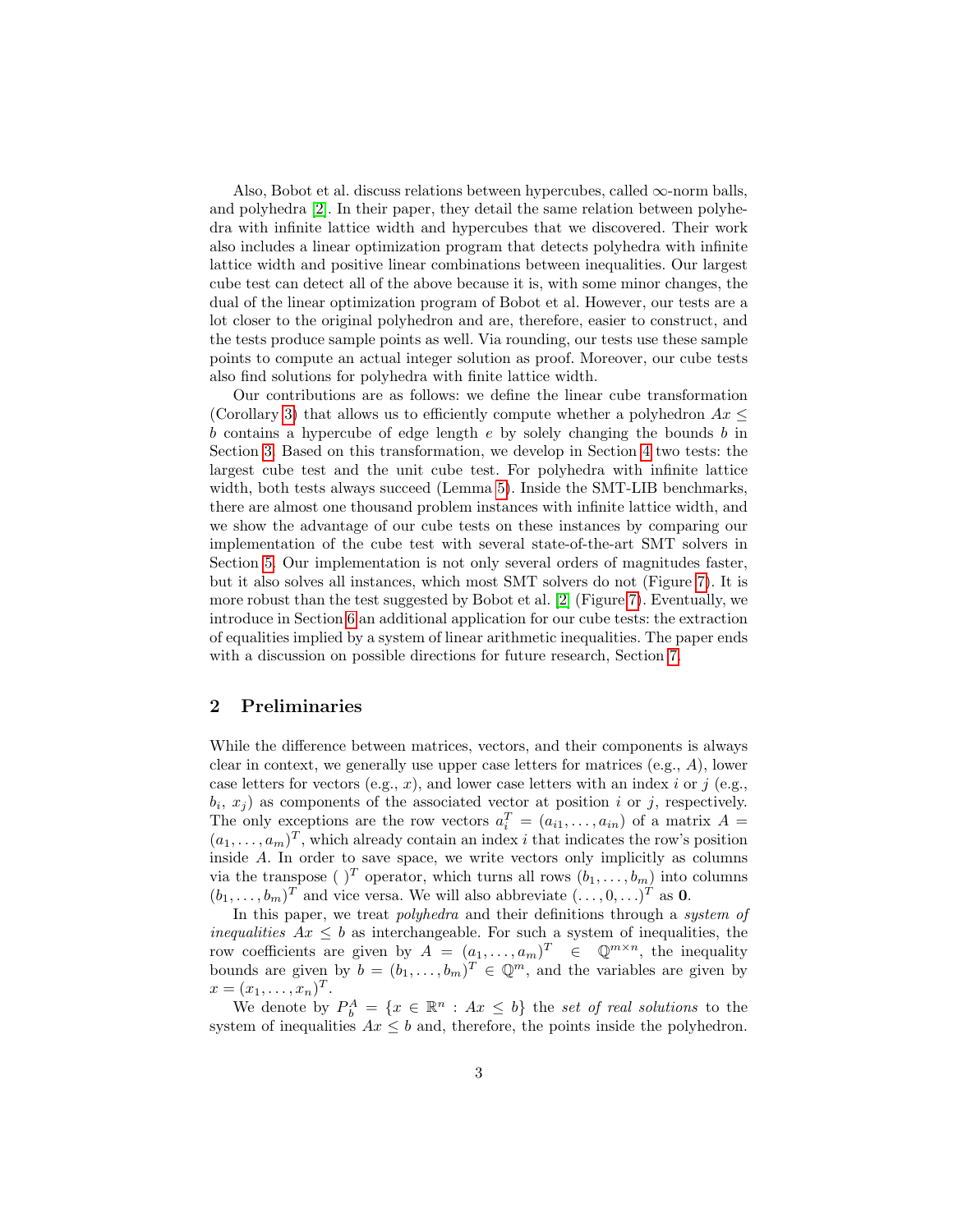Similarly, we denote by  $C_e^n(z) = \{x \in \mathbb{R}^n : \forall j \in 1, \ldots, n. |x_j - z_j| \leq \frac{e}{2}\}$  the set of points contained in the *n*-dimensional hypercube  $C_e^n(z)$  that is parallel to the coordinate axes, has *edge length*  $e \in \mathbb{R}_{\geq 0}$ , and has *center*  $z \in \mathbb{R}^n$ . For the remainder of this paper, we will consider only hypercubes that are parallel to the coordinate axes. For simplicity, we call these restricted hypercubes cubes. Similar to polyhedra, we will use the set of points  $C_e^n(z)$  interchangeably with the cube defined by the set.

Besides cubes and polyhedra, we use multiple  $p$ -norms  $\|.\|_p$  in this paper [10]. These p-norms are defined as functions  $(||.||_p : \mathbb{R}^n \to \mathbb{R})$  for  $p \geq 1$  such that  $||x||_p = (|x_1|^p + \ldots + |x_n|^p)^{1/p}$ . A special p-norm is the maximum norm. It is defined by the limit of  $\|.\|_p$  for  $p \to \infty$ :  $||x||_{\infty} = \max\{|x_1|, \ldots, |x_n|\}$ . If we compare the maximum norm and the definition of  $C_e^n(z)$ , we see that cubes and p-norms are related:  $\left(\|x-z\|_{\infty} \leq \frac{e}{2}\right) \iff \left(\forall j \in 1, \ldots, n. |x_j - z_j| \leq \frac{e}{2}\right)$ .

Using p-norms, we define a *closest integer* for a point x as a point  $x' \in \mathbb{Z}^n$ with minimal distance  $||x - x'||_p$  for all p-norms. We also define the operators  $\lceil x_j \rfloor$  and  $\lceil x \rfloor$  such that they describe a *closest integer* for  $x_j$  and  $x,$  respectively. Formally, this means that  $\lceil x \rfloor = (\lceil x_1 \rfloor, \ldots, \lceil x_n \rfloor)^T$  and

 $[x_j] = \begin{cases} \lfloor x_j \rfloor & \text{if } x_j - \lfloor x_j \rfloor < 0.5, \\ \lfloor x_j \rfloor & \text{if } x_j - \lfloor x_j \rfloor > 0.5, \end{cases}$  $\lceil x_j \rceil$  if  $x_j - \lfloor x_j \rfloor \ge 0.5$ .

This definition of  $\lceil x \rceil$  is also known as *simple rounding*.

**Lemma 1.** For  $x \in \mathbb{R}^n$ ,  $\lceil x \rceil$  is a closest integer to x:  $\forall p \geq 1. \forall x' \in \mathbb{Z}^n.$   $||x - \lceil x \rceil ||_p \leq ||x - x'||_p$ .

*Proof.* We first look at the one-dimensional case, where  $||x_j||_p$  simplifies to  $|x_j|$ :  $\forall p \geq 1. \ \forall x'_j \in \mathbb{Z}. \ |x_j - [x_j]| \leq |x_j - x'_j|.$ 

For  $[x_j], x'_j \in \mathbb{Z}$ , there exists  $z_j \in \mathbb{Z}$  such that  $x'_j = [x_j] - z_j$ . For  $x_j \in \mathbb{R}$ , there exists a  $d_j \in [-0.5, 0.5]$  such that  $d_j := x_j - [x_j]$ . The inequality trivially holds for  $z_i = 0$ :

 $|x_j - x'_j| = |x_j - [x_j] + z_j| = |x_j - [x_j]|$ .

Via the triangle inequality, for the remaining  $z_j \neq 0$  we get :

 $|x_j - x'_j| = |x_j - [x_j] + z_j| = |d_j + z_j| \ge |z_j| - |d_j|$ . Since  $z_j \neq 0$ , and  $d_j \in [-0.5, 0.5]$  imply  $|z_j| \geq 1$ , and  $|d_j| \leq 0.5$ , respectively, we get:

 $|x_j - x'_j| \ge |z_j| - |d_j| \ge 1 - |d_j| \ge 0.5 \ge |d_j| = |x_j - [x_j]|$ .

The multidimensional case follows from the p-norms' monotonicity [10], i.e., if  $|x_j - [x_j]| \le |x_j - x'_j|$  for all  $j \in \{1, ..., n\}$ , then  $||x - [x]||_p \le ||x - x'||_p$ .

#### 3 Fitting Cubes into Polyhedra

We say that a cube  $C_e^n(z)$  fits into a polyhedron defined by  $Ax \leq b$  if all points inside the cube  $C_e^n(z)$  are solutions of  $Ax \leq b$ , or formally:  $C_e^n(z) \subseteq P_b^A$ . In order to compute this, we transform the polyhedron  $Ax \leq b$  into another polyhedron  $Ax \leq b'$ . For this new polyhedron, we merely have to test whether the cube's center point z is a solution  $(z \in P_{b'}^A)$  in order to also determine whether the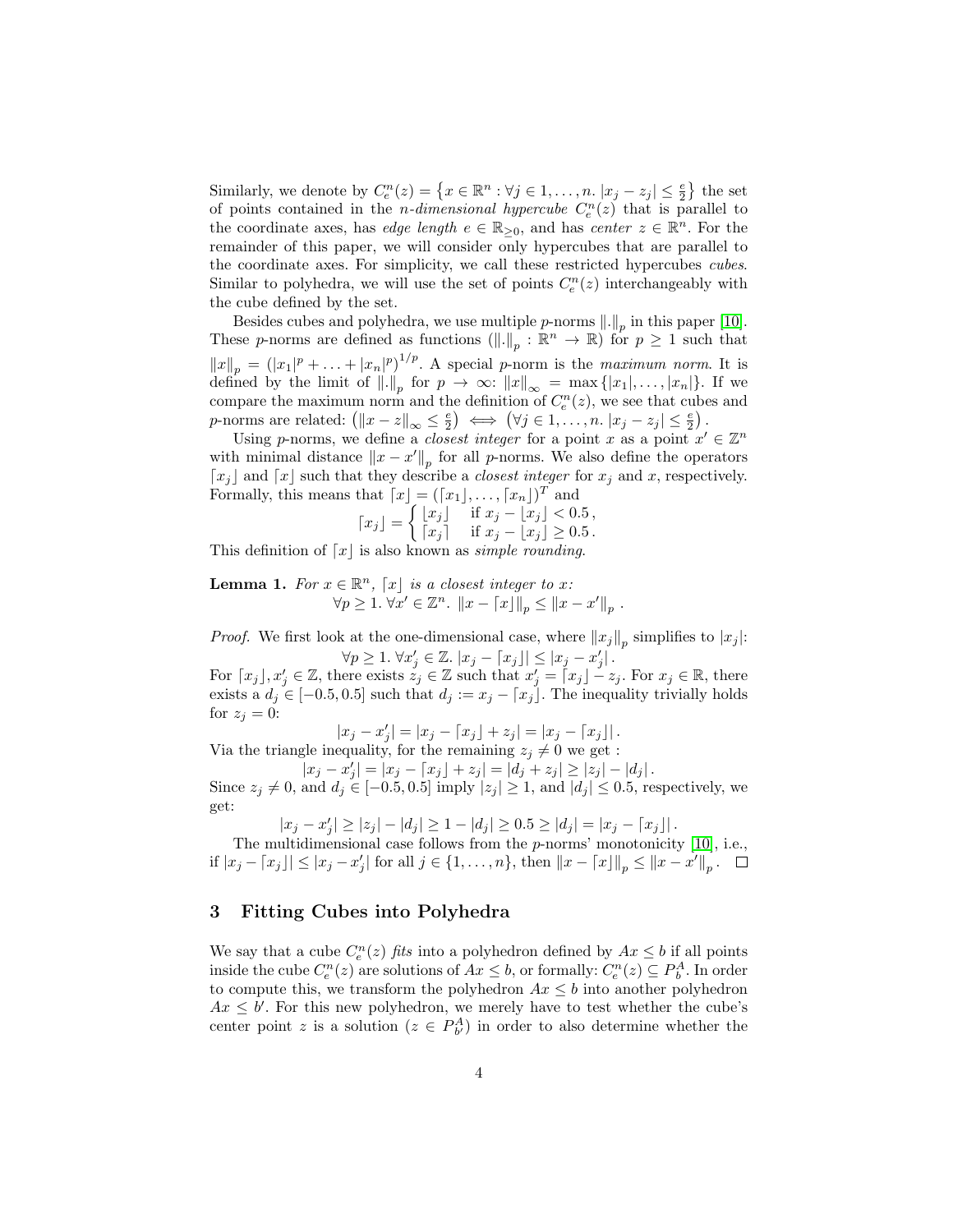

 $a_i^T x^*$  for the objective  $a_i^T x$  length e and center z)

Fig. 1. A square (two- Fig. 2. The vertices of an Fig. 3. The transformed dimensional cube) fitting arbitrary square parallel to polyhedron  $Ax \leq b'$  for into an inequality  $a_i^T x \leq$  the coordinate axes (two-edge length 1 together with  $b_i$  and the cube's maximum dimensional cube with edge the original polyhedron

 $Ax \leq b$ 

cube  $C_e^n(z)$  fits into the original polyhedron  $(C_e^n(z) \subseteq P_b^A)$ . This is a simple test that requires only evaluation. We call this entire transformation the linear cube transformation.

We start explaining the linear cube transformation by looking at the case where the polyhedron is defined by a single inequality  $a_i^T x \leq b_i$ . A cube  $C_e^n(z)$ where the polynearon is defined by a single inequality  $a_i^T x \leq b_i$ . A cube  $C_e(z)$  fits into the inequality  $a_i^T x \leq b_i$  if all points inside the cube  $C_e^n(z)$  are solutions of  $a_i^T x \leq b_i$ , or formally:  $\forall x \in C_e^n(z)$ .  $a_i^T x \leq b_i$ .

We can think of  $a_i^T x$  as an objective function that we want to maximize and see  $b_i$  as a guard for the maximum objective of any solution in the cube. Thus, we can express the universal quantifier in the above equation as an optimization problem (see Figure 1):  $\max\{a_i^T x : x \in C_e^n(z)\} \leq b_i$ . This also means that all points in  $x \in C_e^n(z)$  satisfy the inequality  $a_i^T x \leq b_i$  if a point  $x^* \in C_e^n(z)$ with maximum value  $a_i^T x^* = \max\{a_i^T x : x \in C_c^n(z)\}\)$  for the objective function  $a_i^T x$  satisfies the inequality  $a_i^T x^* \leq b_i$ . We can formalize the above optimization problem as a linear program:

maximize  $a_i^T x$ 

subject to  $\frac{e}{2} \leq x_j \leq z_j + \frac{e}{2}$  for  $j = 1, \ldots, n$ .

However, for the case of cubes, there is an even easier way to determine the maximum objective value. Since every cube is a bounded polyhedron, one of the points with maximum objective value is a vertex  $x^v \in C_c^n(z)$ . A vertex  $x^v$ the points with maximum objective value is a vertex  $x \in C_e(z)$ . A vertex x of the cube  $C_e^n(z)$  is one of the points with maximum distance to the center z (see Figure 2), or formally:  $x^v = (z_1 \pm \frac{e}{z_1}, \ldots, z_n \pm \frac{e}{z_n})^T$ . If we insert the above equation into the objective function  $a_i^T \tilde{x}$ , we get:

 $a_i^T (z_1 \pm \frac{e}{2}, \dots, z_n \pm \frac{e}{2})^T = a_i^T z + \frac{e}{2} \sum_{j=1}^n \pm a_{ij}$ which in turn is maximal if we choose  $x^v$  such that  $\pm a_{ij}$  is always positive:  $a_i^T x^v = a_i^T z + \frac{e}{2} \sum_{j=1}^n |a_{ij}| = a_i^T z + \frac{e}{2} ||a_i||_1$ .

Hence, we transform the inequality  $a_i^T x \leq b_i$  into  $a_i^T x \leq b_i - \frac{e}{2} ||a_i||_1$ , and  $C_e^n(z)$  fits into  $a_i^T x \leq b_i$  if  $a_i^T z \leq b_i - \frac{e}{2} ||a_i||_1$ .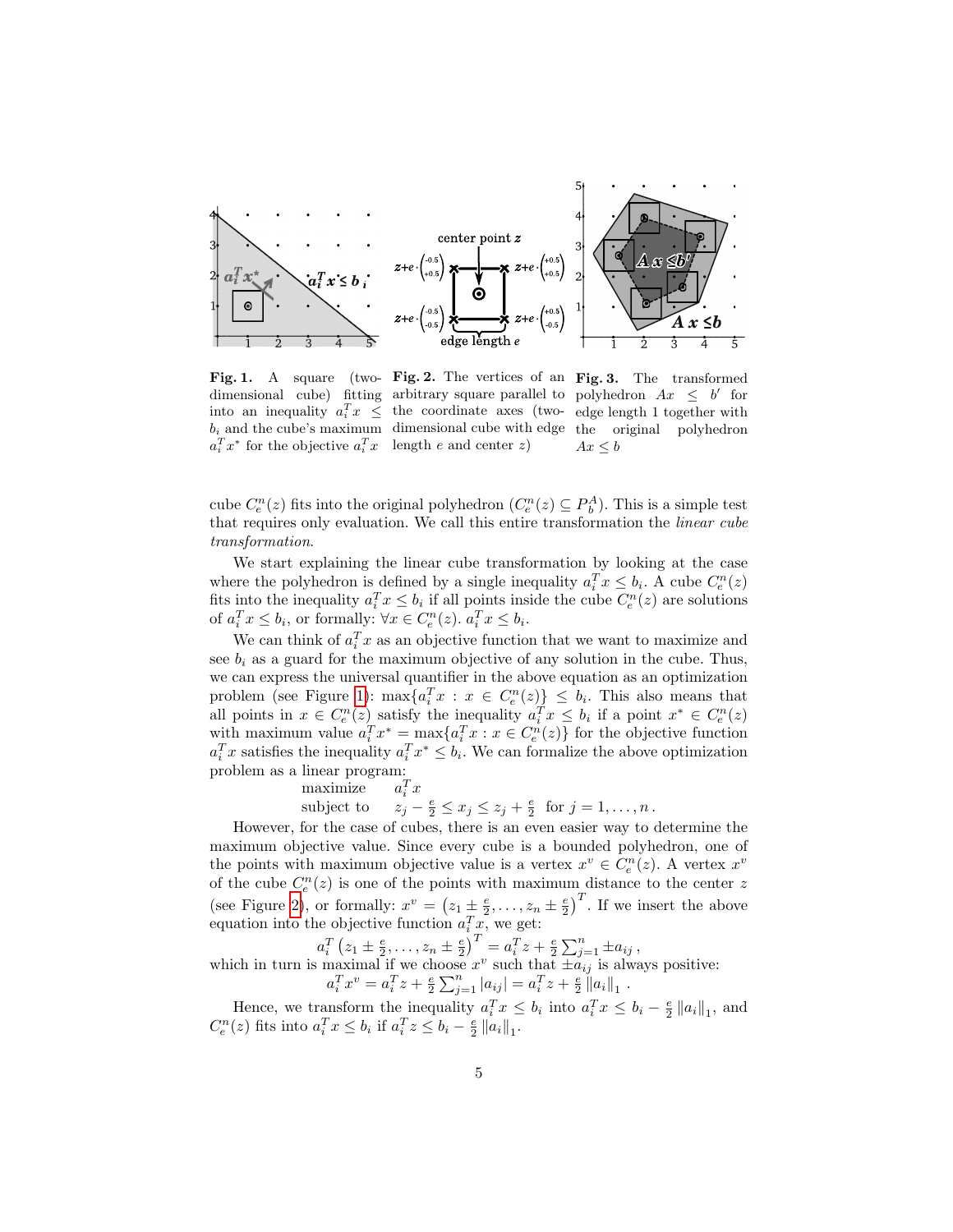**Corollary 2.** Let  $C_e^n(z)$  be a cube and  $a_i^T x \leq b_i$  be an inequality. All  $x \in C_e^n(z)$ fulfill  $a_i^T x \leq b_i$  if and only if  $a_i^T z \leq b_i - \frac{e}{2} ||a_i||_1$ .

Next, we look at the case where multiple inequalities  $a_i^T x \leq b_i$  (for  $i =$ 1,...,*m*) define the polyhedron  $Ax \leq b$ . Since  $P_b^A$  is the intersection of all  $P_{b_i}^{a_i}$ , the cube fits into  $Ax \leq b$  if and only if it fits into all inequalities  $a_i^Tx \leq b_i$ , respectively:

.

$$
\forall i \in \{1, \ldots, m\}. \ \forall x \in C_e^n(z). a_i^T x \le b_i
$$

We can express this by  $m$  optimization problems:

 $\forall i \in \{1, ..., m\}$ . max $\{a_i^T x : x \in C_e^n(z)\} \le b_i$ 

and, after applying Corollary 2, by the following  $m$  inequalities:

 $\forall i \in \{1, ..., m\}.\ a_i^T z \leq b_i - \frac{e}{2} ||a_i||_1.$ Hence, the linear cube transformation transforms the polyhedron  $Ax \leq b$  into the polyhedron  $Ax \leq b'$ , where  $b'_i = b_i - \frac{e}{2} ||a_i||_1$ , and  $C_e^n(z)$  fits into  $Ax \leq b$  if  $Az \leq b'$ .

**Corollary 3.** Let  $C_e^n(z)$  be a cube and  $Ax \leq b$  be a polyhedron.  $C_e^n(z) \subseteq P_b^A$  if and only if  $Az \leq b'$ , where  $b'_i = b_i - \frac{e}{2} ||a_i||_1$ .

Until now, we have discussed how to use the linear cube transformation to determine if one cube  $C_e^n(z)$  with fixed center point z fits into a polyhedron  $Ax \leq b$ . A generalization of this problem determines whether a polyhedron  $Ax \leq b$  contains a cube of edge length e at all. Actually, a closer look at the transformed polyhedron  $Ax \leq b'$  reveals that the linear cube transformation  $(b'_i = b_i - \frac{e}{2} ||a_i||_1)$  is dependent only on the edge length e of the cube. Therefore, the solutions  $P_{b'}^{\bar{A}}$  of the transformed polyhedron  $Ax \leq b'$  are exactly all center points of cubes with edge length e that fit into the original polyhedron  $Ax \leq b$ (see Figure 3). By determining the satisfiability of the transformed polyhedron  $Ax \leq b'$ , we can now also determine whether a polyhedron  $Ax \leq b$  contains a cube of edge length e at all. If we choose a suitable algorithm, e.g., the simplex algorithm, then we even get the center point z of a cube  $C_e^n(z)$  that fits into  $Ax \leq b$ . This observation is the foundation for the cube tests that we will present in Section 4.

#### 4 Fast Cube Tests

In contrast to arbitrary polyhedra, determining whether a cube  $C_e^n(z)$  contains an integer point is easy. Because of the cubes symmetry, it is enough to test whether it contains a closest integer point  $|z|$  to the center z.

**Lemma 4.** A cube  $C_e^n(z)$  contains an integer point if and only if it contains a closest integer point  $\lceil z \rceil$  to the center z.

Proof. The implication from left to right follows directly from Lemma 1 and from the relation between the maximum norm and cubes. The implication from right to left is obvious.  $\Box$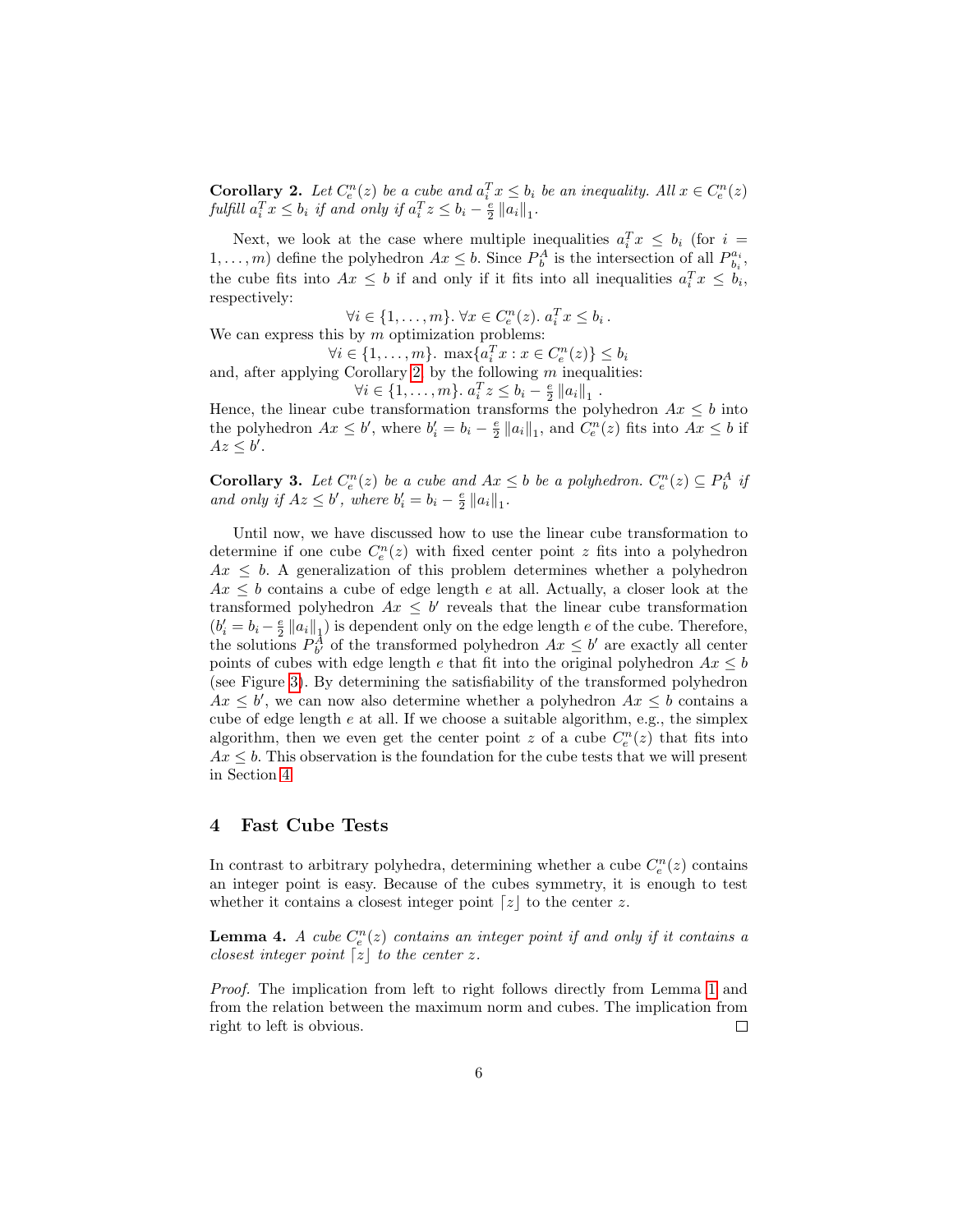

point to the center

length  $e > 0$ .

Fig. 4. The largest cube in- Fig. 5. An infinite lattice Fig. 6. A unit cube inside a polyhedron, its center width polyhedron, contain-side a polyhedron, its center point, and a closest integer ing cubes for every edge point, and a closest integer point to the center

Note that every point  $z \in \mathbb{R}^n$  is also a cube  $C_0^n(z)$  of edge length 0. In order to be efficient, our tests will look only at cubes with special properties. In the case of the largest cube test, we check for an integer solution in one of the largest cubes fitting into the polyhedron  $Ax \leq b$ . In the case of the unit cube test, we look for a cube of edge length one, which always guarantees an integer solution. Due to these restrictions, both tests are not complete but very fast to compute.

#### 4.1 Largest Cube Test

A well-known test, implemented in most ILP solvers, is simple rounding. For simple rounding, the ILP solver computes a real solution  $x$  for a set of inequalities, rounds it to a closest integer  $\lceil x \rceil$ , and determines whether this point is an integer solution. Not all types of real solutions are good candidates for this test to be successful. Especially surface points, such as vertices, the usual output of the simplex algorithm, are not good candidates for rounding. For many polyhedra, center and interior points z are a better choice because all integer points adjacent to z are solutions, including a closest integer point  $|z|$ .

To calculate a real center point with the simplex algorithm, we use the linear cube transformation (Section 3). The center point will be the center point of a largest cube that fits into the polyhedron  $Ax \leq b$  (see Figure 4). We determine the center  $z$  of this largest cube and the associated edge length  $e$  with the following LP:

maximize 
$$
x_e
$$
  
subject to  $Ax + a'\frac{x_e}{2} \le b$ , where  $a'_i = ||a_i||_1$   
 $x_e \ge 0$ .

This linear program employs the linear cube transformation from Section 3. The only generalization is a variable  $x_e$  for the edge length instead of a constant value e. Additionally, this linear program maximizes the edge length as an optimization goal.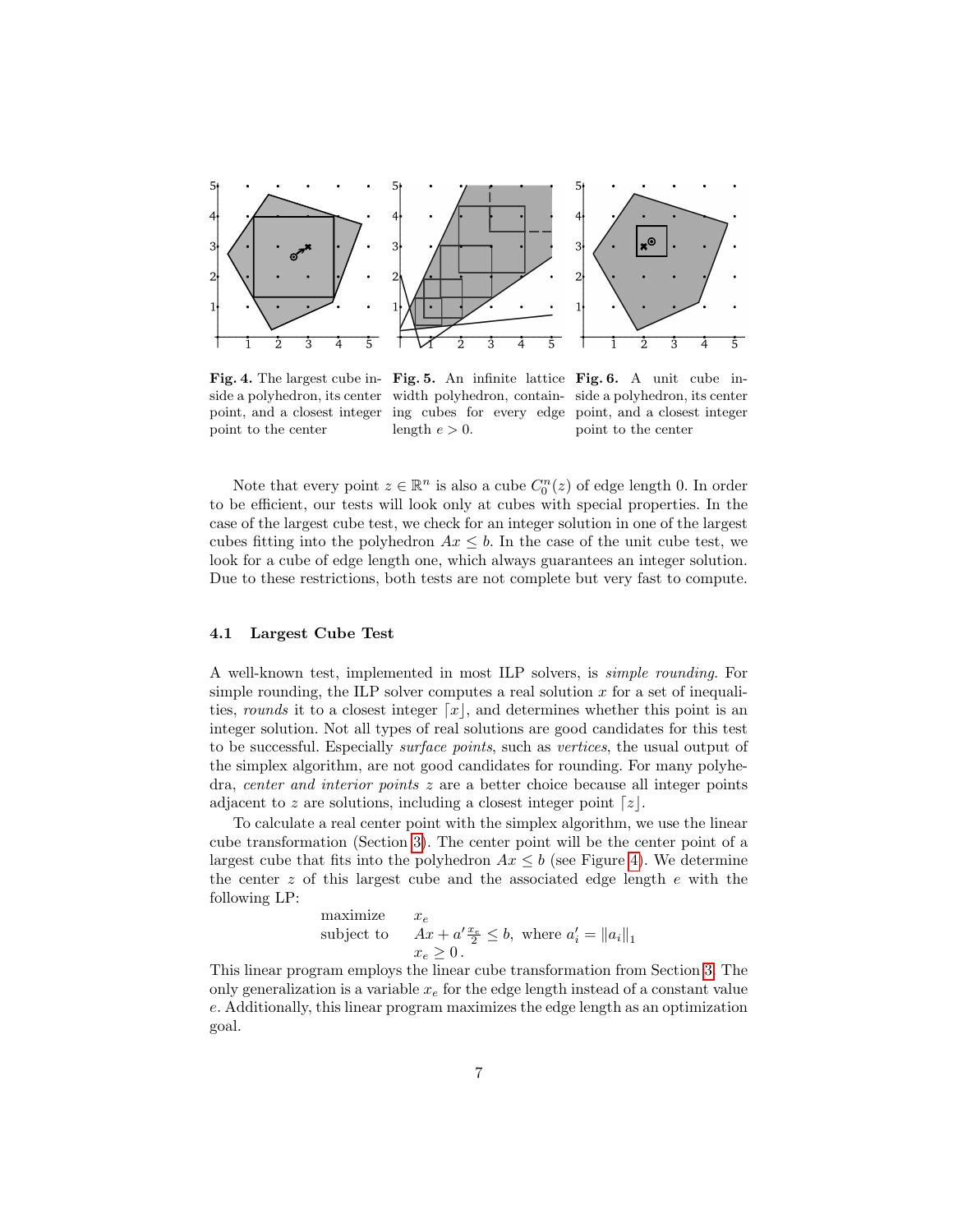If the resulting maximum edge length is unbounded, the original polyhedron contains cubes of arbitrary edge length (see Figure 5) and, thus, infinitely many integer solutions. Since the linear program contains all solutions of the original polyhedron (see  $x_e = 0$ ), the original polyhedron is empty if and only if the above linear program is infeasible. If the maximum edge length is a finite value e, we use the resulting assignment  $z$  for the variables  $x$  as a center point and  $C_e^n(z)$  is a largest cube that fits into the polyhedron. From the center point, we round to a closest integer point  $\lceil z \rceil$  and determine if it fits into the original polyhedron. If this is the case, we are done because we have found an integer solution for  $Ax \leq b$ . Otherwise, the largest cube test does not know whether or not  $Ax \leq b$  has an integer solution. An example for the latter case, are the following inequalities:  $3x_1 - x_2 \le 0$ ,  $-2x_1 - x_2 \le -2$ , and  $-2x_1 + x_2 \le 1$ . These inequalities have exactly one integer solution  $(1,3)^T$ , but the largest cube contained by the inequalities has edge length  $e = \frac{3}{17}$  and center point  $(\frac{3}{17}, \frac{3}{2})^T$ , which rounds to  $(0,2)^T$ .

Instead of a cube, it is also possible to use a ball to compute a center point. The result is the Chebyshev center [3], i.e., the center of a largest ball that fits into the polyhedron:

maximize 
$$
x_r
$$
  
subject to  $Ax + a'x_r \leq b$ , where  $a'_i = ||a_i||_2$   
 $x_r \geq 0$ .

However, the coefficients  $a'_i$  are then defined via the 2-norm  $||a_i||_2 = \sqrt{\sum_{j=1}^n a_{ij}^2}$ and are, therefore, potentially irrational. As theory solvers in the SMT context use exact rational arithmetic, the Chebyshev center is not straightforward to integrate.

The largest cube test also upholds the incremental advantages of the dual simplex algorithm proposed by Dutertre and de Moura [9]. The only difference is the extra column  $a' \frac{x_e}{2}$ , which the theory solver can internally create while it is notified of all potential arithmetic literals. Adding this column from the start does not influence the correctness of the solution because  $x_e \geq 0$  guarantees that the largest cube test is satisfiable exactly when the original inequalities  $Ax \leq b$ are satisfiable. Even for explanations of unsatisfiability, it suffices to remove the bound  $x_e \geq 0$  to obtain an explanation for the original inequalities  $Ax \leq b$ . The only disadvantage is the additional variable  $x_e$ . However, increasing  $x_e$  only shrinks the search space. Therefore, increasing  $x_e$  can never resolve any conflicts during the satisfiability search. The simplex solver recognizes this with at least one additional pivot that sets  $x_e$  to 0. Hence, adding the extra column  $a' \frac{x_e}{2}$  from the beginning has only constant influence on the theory solver's run-time, and is therefore negligible.

#### 4.2 Unit Cube Test

Most SMT theory solvers implement a simplex algorithm that is specialized towards feasibility and not towards optimization [1,6,9,12]. Therefore, a test based on optimization, such as the largest cube test, does not fit well with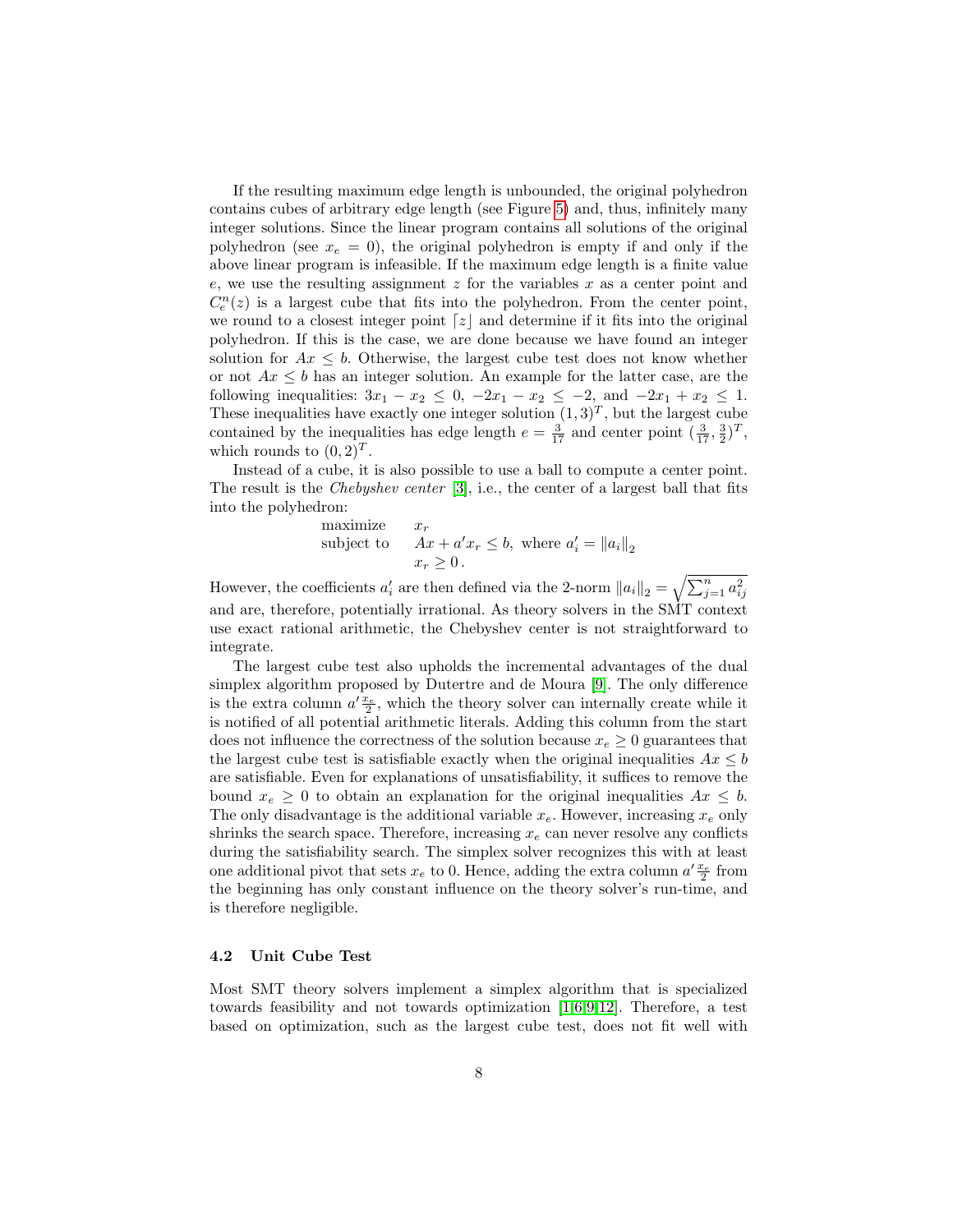existing implementations. As an alternative, we have developed a second test based on cubes that does not need optimization.

We avoid optimization by fixing the edge length  $e$  to the value 1 for all the cubes  $C_e^n(z)$  we consider (see Figure 6). We do so because cubes  $C_1^n(z)$  of edge length 1 are the smallest cubes to always guarantee an integer solution, completely independent of the center point z. A cube with edge length 1 is also called a *unit cube*. To prove this guarantee, we first fix  $e = 1$  in the definition of cubes,  $C_1^n(z) = \left\{ x \in \mathbb{R}^n : \forall j \in 1, \ldots, n. \ |x_j - z_j| \le \frac{1}{2} \right\}$ , and look at the following property for the rounding operator  $\lceil . \rceil$ :  $\forall z_j \in \mathbb{R}$ . $\lceil z_j \rceil - z_j \rceil \leq \frac{1}{2}$ . We see that any unit cube contains a closest integer  $|z|$  to its center point z. Furthermore, 1 is the smallest edge length that guarantees an integer solution for a cube with center point  $z = (\ldots, \frac{1}{2}, \ldots)^T$ . Thus, 1 is the smallest value that we can fix as an edge length to guarantee an integer solution for all cubes  $C_1^n(z)$ .

Our second test tries to find a unit cube that fits into the polyhedron  $Ax \leq b$ and, thereby, a guarantee for an integer solution for  $Ax \leq b$ . Again, we employ the linear cube transformation from Section 3 and obtain the linear program: .

$$
Az \leq b'
$$
, where  $b'_i = b_i - \frac{1}{2} ||a_i||_1$ 

In addition to being a linear program without an optimization objective, we only have to change the row bounds  $b_i'$  of the original inequalities. In the dual simplex algorithm proposed by Dutertre and de Moura [9] and implemented in many SMT theory solvers [1,6,9,12], such a change of bounds is already part of the framework so that integrating the unit cube test into theory solvers is possible with only minor adjustments to the existing implementation. Since our unit cube test requires only an exchange of bounds, we can easily return to the original polyhedron by reverting the bounds. In doing so, the unit cube test upholds the incremental connection between the different original polyhedra.

#### 5 Experiments

While our tests are useful for many types of polyhedra, the motivation for our tests stems from a special type of polyhedra, so-called infinite lattice width polyhedra [16]. A polyhedron  $Ax \leq b$  has *infinite lattice width* if for every objective  $c \in \mathbb{R}^n \setminus \{0\}$ , either its maximum or minimum objective value is unbounded, or formally:

 $\forall c \in \mathbb{R}^n \setminus \{\mathbf{0}\}.$  sup  $\left\{c^T x \mid x \in P_b^A\right\} = \infty$  or inf  $\left\{c^T x \mid x \in P_b^A\right\} = -\infty$ .

Polyhedra with infinite lattice width seem trivial at first glance because their interior expands arbitrarily far in all directions (see Figure 5). Therefore, a polyhedron with infinite lattice width contains an infinite number of integer solutions [16]. Nonetheless, many SMT theory solvers have proven to be inefficient on those polyhedra because they use a branch-and-bound approach with an underlying simplex solver [9]. Although such an approach will terminate inside finite a priori bounds [18], it does not explore the infinite interior, but rather directs the search along the solutions suggested by the simplex solver: the vertices of the polyhedron. Thus, the SMT theory solvers concentrate their search on a bounded part of the polyhedron. This bounded part contains only a finite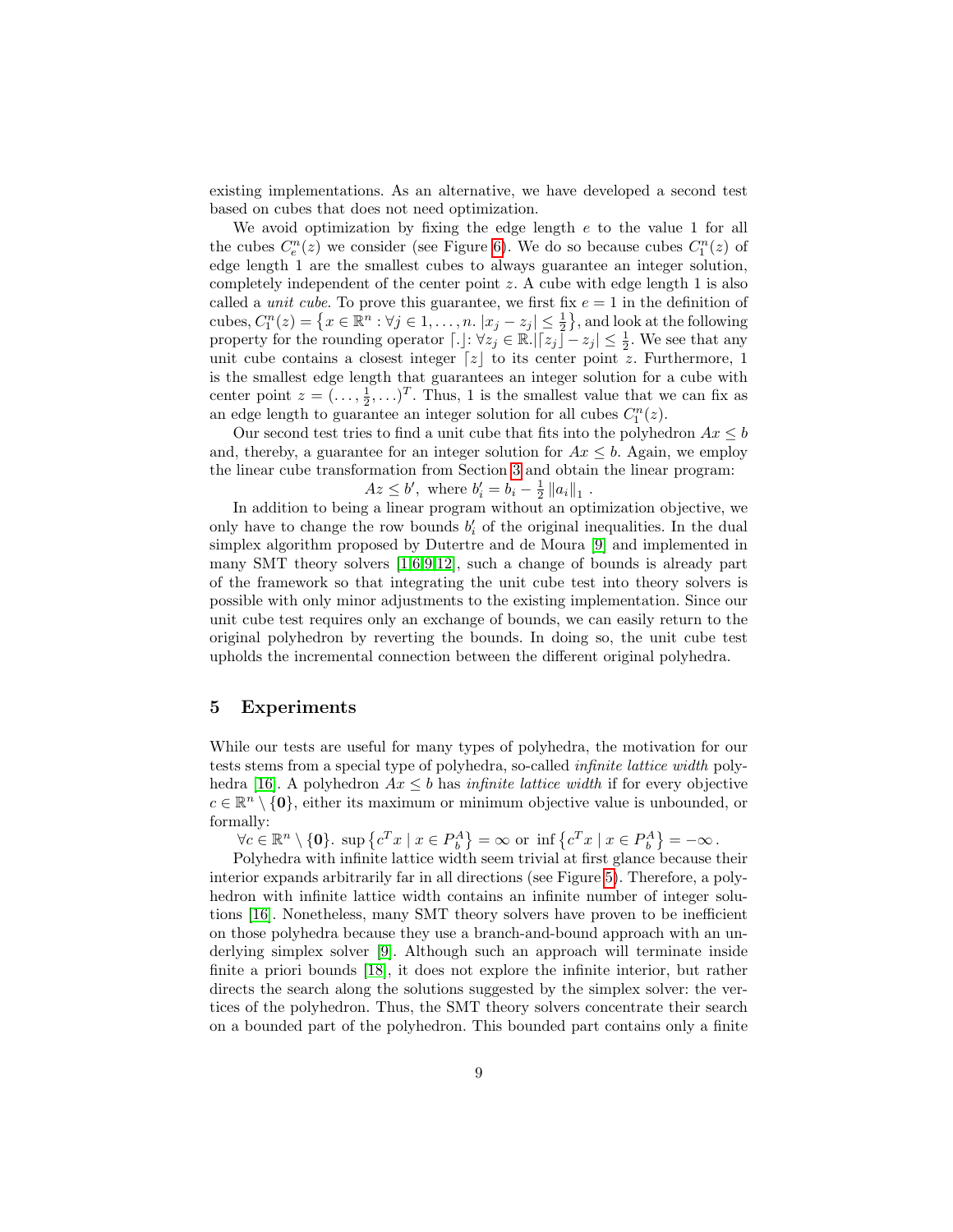number of integer solutions, whereas the complete interior contains infinitely many integer solutions. The advantage of our cube tests is that they actually exploit the infinite interior because polyhedra with infinite lattice width contain cubes for every edge length (see Figure 5). Our tests are always successful on polyhedra with infinite lattice width and usually need only a small number of pivoting steps before finding a solution.

**Lemma 5.** Let  $Ax \leq b$  be a polyhedron. Let  $a' \in \mathbb{Z}^m$  be a vector such that its components are  $a'_i = ||a_i||_1$ . Then, the following two statements are equivalent: (1)  $Ax \leq b$  contains a cube  $C_e^n(z)$  for every  $e \in \mathbb{R}_{\geq 0}$ , and

(2)  $Ax \leq b$  has infinite lattice width.

Or formally:

(1)  $\forall e \in \mathbb{R}_{\geq 0}$ .  $\exists x \in \mathbb{R}^n$ .  $Ax \leq b - \frac{e}{2} \cdot a'$ ,  $\mathcal{L}(2)$   $\forall c \in \mathbb{R}^n \setminus \{\mathbf{0}\}\text{. } \sup \left\{c^T x \mid x \in P_b^A\right\} = \infty \text{ or } \inf \left\{c^T x \mid x \in P_b^A\right\} = -\infty.$ 

*Proof.* (1)  $\Rightarrow$  (2): We first assume that  $Ax \leq b$  contains a cube  $C_e^n(z)$  for every  $e \in \mathbb{R}_{\geq 0}$ . Note that the center point z depends on the edge length e. Furthermore, we define the function:

width $(c, S) = (\sup \{c^T x \mid x \in S)\} + \sup \{-c^T x \mid x \in S)$  (1) for every vector  $c \in \mathbb{R}^n \setminus \{0\}$  and for every set of points  $S \subseteq \mathbb{R}^n$ . Then, we prove that:

 $\lim_{e\to\infty} \text{width}(c, C_e^n(.)) \to \infty$ . In Section 3, we have shown that:  $\sup \{c^T x \mid x \in C_e^n(z)\} = c^T z + \frac{e}{2} \cdot ||c||_1$ , and (2)

$$
\sup \{-c^T x \mid x \in C_c^n(z)\} = -c^T z + \frac{e}{2} \cdot ||c||_1. \tag{3}
$$

Therefore, width $(c, C<sub>e</sub><sup>n</sup>(z)) = e \cdot ||c||_1$ , which is independent of z. After inserting  $(2)$  and  $(3)$  into  $(1)$ , we get:

 $\lim_{e \to \infty} \text{width}(c, C_e^n(.)) = \lim_{e \to \infty} e \cdot ||c||_1 \to \infty$ . Since  $Ax \leq b$  contains cubes  $C_e^n(z)$  for all  $e \in \mathbb{R}$ , it holds for all  $e \in \mathbb{R}$  that

width $(c, P_b^A) \geq \text{width}(c, C_e^n(.))$ ,

and, thus, width $(c, P_b^A) = \infty$ . Since  $P_b^A$  is also convex, it must hold that:  $\sup \{ c^T x \mid x \in P_b^A \} = \infty \text{ or } \inf \{ c^T x \mid x \in P_b^A \} = -\infty.$ 

 $(2) \Rightarrow (1)$ : By contradiction. Assume that  $Ax \leq b$  has infinite lattice width but that there exists an  $e \in \mathbb{R}_{\geq 0}$  such that  $Ax \leq b$  contains no cube  $C_e^n(z)$  of edge length  $e$ . By Corollary 3,  $Ax \leq b$  contains no cube  $C_e^n(z)$  of edge length  $e$ implies that  $Ax \leq b - \frac{e}{2} \cdot a'$  is unsatisfiable. By Farkas Lemma [3],  $Ax \leq b - \frac{e}{2} \cdot a'$ is unsatisfiable implies that there exists a  $y \in \mathbb{R}^m$  such that: (a)  $y_i \geq 0$  for all  $i \in \{1, ..., m\}$ , (b)  $y_k > 0$  for at least one  $k \in \{1, ..., m\}$ , (c)  $y^T A = 0$ , and (d)  $0 > y^T b - \frac{e}{2} \cdot y^T a'$ . Because of (b), we can transform the equality (c) into the following form:

$$
a_k = -\sum_{i=1, i \neq k}^{m} \left(\frac{y_i}{y_k} a_i\right). \tag{4}
$$

By multiplying (4) with an  $x \in P_b^A$ , we get:  $a_k^T x = -\sum_{i=1, i \neq k}^m \left( \frac{y_i}{y_k} a_i^T x \right)$ . Since  $a_i^T x \leq b_i$  and  $y_i \geq 0$ , we get a finite lower bound for  $a_k^T x$ .

$$
a_k^T x = -\sum_{i=1, i \neq k}^m \left( \frac{y_i}{y_k} a_i^T x \right) \ge -\sum_{i=1, i \neq k}^m \left( \frac{y_i}{y_k} b_i \right).
$$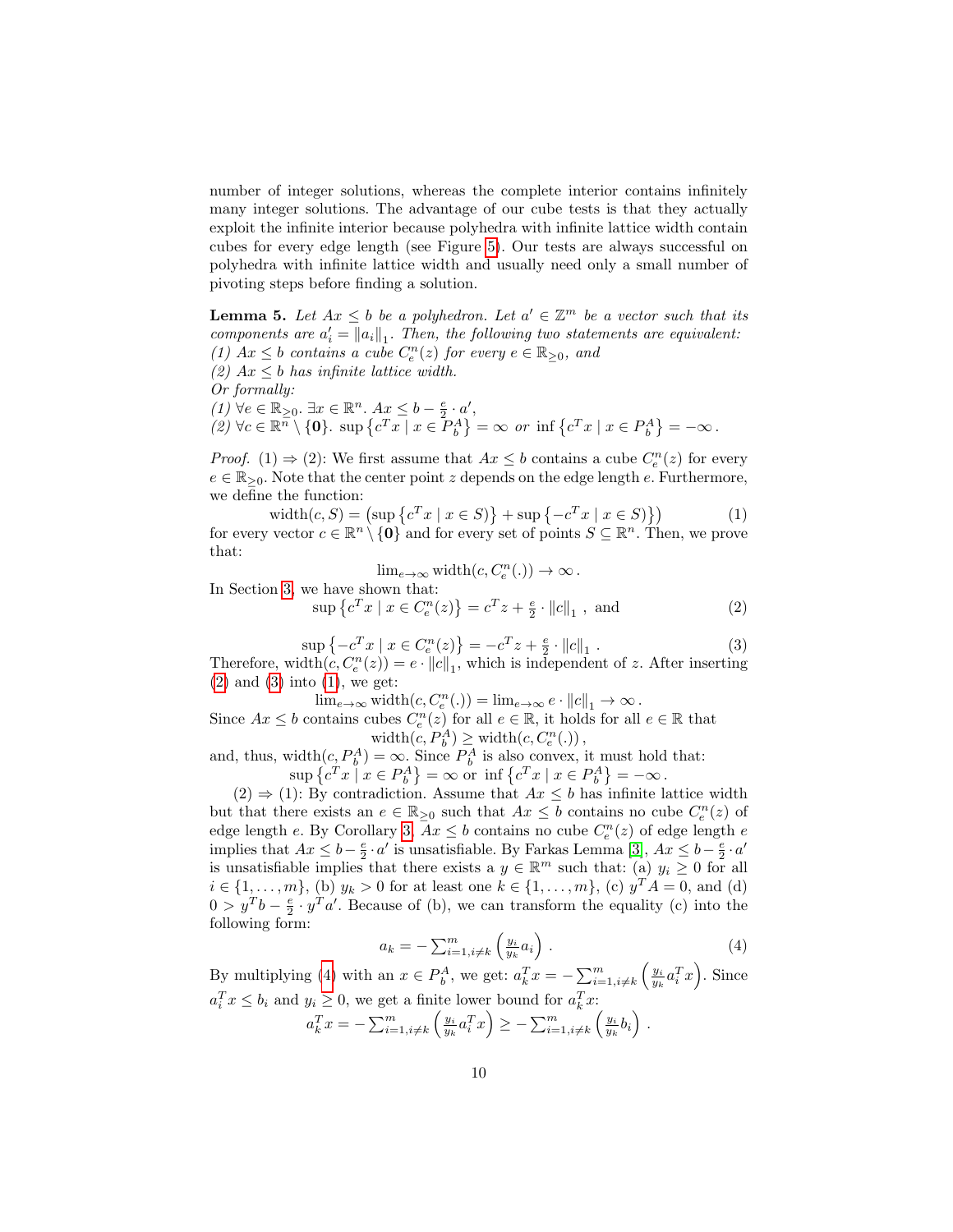| Benchmark Name            | CAV-2009 |       | <b>DILLIG</b> |      | $ PRIME$ -CONE $ $             |     | <b>SLACKS</b> |      | ROTATE                          |       |
|---------------------------|----------|-------|---------------|------|--------------------------------|-----|---------------|------|---------------------------------|-------|
| $\overline{\#}$ Instances | 503      |       | 229           |      | 19                             |     | 229           |      | 229                             |       |
| Solvers:                  |          |       |               |      | solved time solved time solved |     |               |      | time   solved time  solved time |       |
| $SPASS-IO-0.1+uc$         | 503      | 22    | 229           | 9    | 19                             | 0.4 | 229           | 26   | 229                             | 9     |
| $SPASS-IQ-0.1$            | 503      | 713   | 229           | 218  | 19                             | 0.4 | 197           | 95   | 229                             | 214   |
| $ctr1-ergo$               | 503      | 12    | 229           | 5    | 19                             | 0.4 | 229           | 46   | 24                              | 6760  |
| $\text{cvc4-1.4}$         | 467      | 12903 | 206           | 4146 | 18                             | 3   | 152           | 4061 | 208                             | 6964  |
| $math_{\text{math5-3.9}}$ | 503      | 6409  | 225           | 2314 | 19                             | 3.5 | 181           | 4577 | 229                             | 1513  |
| $vices-2.4.2$             | 472      | 11461 | 213           | 2563 | 19                             | 0.1 | 147           | 5767 | 180                             | 10171 |
| $z3-4.4.0$                | 466      | 764   | 213           | 525  | 19                             | 0.2 | 158           | 383  | 213                             | 528   |

Fig. 7. Experimental Results

Thus, the upper bound  $\sup \{a_k^T x \mid x \in P_b^A\} \leq b_k < \infty$  and the lower bound  $\inf \{a_k^T x \mid x \in P_b^A\} \geq -\sum_{i=1, i \neq k}^m \left(\frac{y_i}{y_k}b_i\right) > -\infty$  are finite, which contradicts the assumption that  $Ax \leq b$  has infinite lattice width.  $\Box$ 

We have found instances of polyhedra with the infinite lattice width property in some classes of the SMT-LIB benchmarks. These instances are 229 of the 233 dillig benchmarks designed by Dillig et al. [7], 503 of the 591 CAV-2009 benchmarks also by Dillig et al. [7], 229 of the 233 slacks benchmarks which are the dillig benchmarks extended with slack variables [14], and 19 of the 37 prime-cone benchmarks, that is, "a group of crafted benchmarks encoding a tight *n*-dimensional cone around the point whose coordinates are the first  $n$ prime numbers" [14]. The remaining problems (4 from dillig, 88 from CAV-2009, 4 from slacks, and 18 from prime-cone) do not fulfill the infinite lattice width property because they are either tightly bounded or unsatisfiable. For our experiments, we look only at the instances of those benchmark classes that actually fulfill the infinite lattice width property.

Using these benchmark instances, we have confirmed our theoretical assumptions (Lemma 5) in practice. We integrated the unit cube test into our own branch-and-bound solver  $SPASS-IQ<sup>1</sup>$  and ran it on the infinite lattice width instances; once with the unit cube test turned on  $(SPASS-IQ-0.1+uc)$  and once with the test turned off  $(SPASS-IQ-0.1)$ . For every problem, SPASS-IQ-0.1+uc applies the unit cube test exactly once. This application happens before we start the branch-and-bound approach. We also compared our solver with some of the state-of-the-art SMT solvers currently available for linear integer arithmetic:  $ccc4$ -1.4 [1], mathsat5-3.9 [5], yices 2.4.2 [8], and  $z3$ -4.4.0 [6]. As mentioned before, all these solvers employ a branch-and-bound approach with an underlying dual simplex solver [9].

The solvers had to solve each problem in under 10 minutes. For the experiments, we used a Debian Linux server with 32 Intel Xeon E5-4640 (2.4 GHz) processors and 512 GB RAM. Figure 7 lists the results of the different solvers (column one) on the different benchmark classes (row one). Row two lists the number of benchmark instances we considered for our experiments. For each

 $1 \text{ http://www.spass-prover.org/spass-ig}$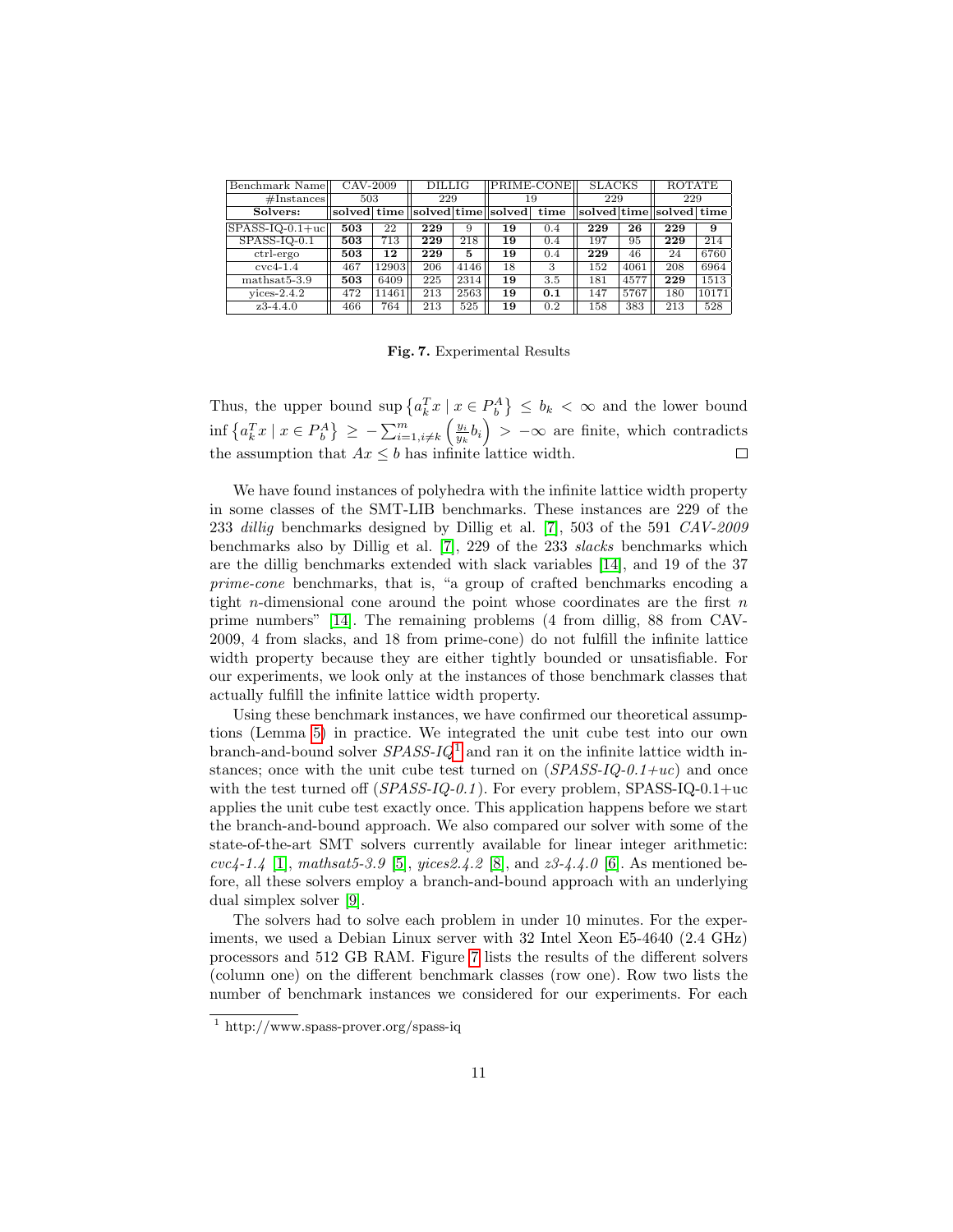combination of benchmark class and solver, we have listed the number of instances the solver could solve in the given time as well as the total time (in seconds) of the instances solved (columns labelled with "solved" and "time", respectively).

Our solver that employs the unit cube test solves all instances with the application of the unit cube test and is 25 times faster than our solver without the test. The SMT theory solvers in their standard setting were not able to solve all instances within the allotted time. Moreover, our unit cube test was over 100 times faster than any state-of-the-art SMT solver.

We also compared our test with the *ctrl-ergo* solver, which includes a subroutine that is essentially the dual to our largest cube test [2]. As expected, both approaches are comparable for infinite lattice width polyhedra. In order to also compare the two approaches on benchmarks without infinite lattice width, we created the *rotate* benchmarks by adding the same four inequalities to all infinite width instances of the dillig benchmarks. These four inequalities essentially describe a square bounding the variables  $x_0$  and  $x_1$  in an interval  $[-u, u]$ . For a large enough choice of u (e.g.,  $u = 2^{10}$ ), the square is so large that the benchmarks are still satisfiable and not absolutely trivial for branch-and-bound solvers. To add a challenge, we rotated the square by a small factor  $1/r$ , which resulted in the following four inequalities:

> $-b \cdot r \cdot r + r \leq b \cdot r \cdot x_0 - x_1 \leq b \cdot r \cdot r - r$ , and  $-b \cdot r \cdot r + r \leq x_0 + b \cdot r \cdot x_1 \leq b \cdot r \cdot r - r$ .

These changes have nearly no influence on SPASS-IQ, and two SMT solvers even benefit from the proposed changes. However, the rotate benchmarks are very hard for ctrl-ergo because its subroutine detects only infinite lattice width. Without infinite lattice width, ctrl-ergo starts its search from the boundaries of the polyhedron instead of looking at the polyhedron's interior. We can even control the number of iterations  $(r^2)$  ctrl-ergo spends on the parts of the boundary without any integer solutions if we choose r accordingly (e.g.,  $r = 2^{10}$ ). In contrast, we use our cube tests to also extract interior points for rounding. This difference makes our tests much more stable under consideration of small changes to the polyhedron.

There exist alternative methods for solving linear integer constraints that do not rely on a branch-and-bound approach [4,14]. These have not yet matured enough to be competitive with our tests or state-of-the-art SMT theory solvers.

Most problems in the linear integer arithmetic SMT-LIB benchmarks with finite lattice width can be solved without using any actual integer arithmetic technique+. A standard simplex solver for the reals typically finds a real solution for such a problem that is also an integer solution. Applying the unit cube test on these trivial problem classes is a waste of time, worst case it doubles the eventual solution time. For these examples it is beneficial to first compute a general real solution and to check it for integer satisfiability before applying the unit cube test. This has the additional benefit that real unsatisfiable problems are also filtered out before applying the unit cube test. Also, the unit cube test is almost guaranteed to fail on problems containing boolean variables, i.e., variables that are either 0 or 1, unless they are absolutely trivial and describe a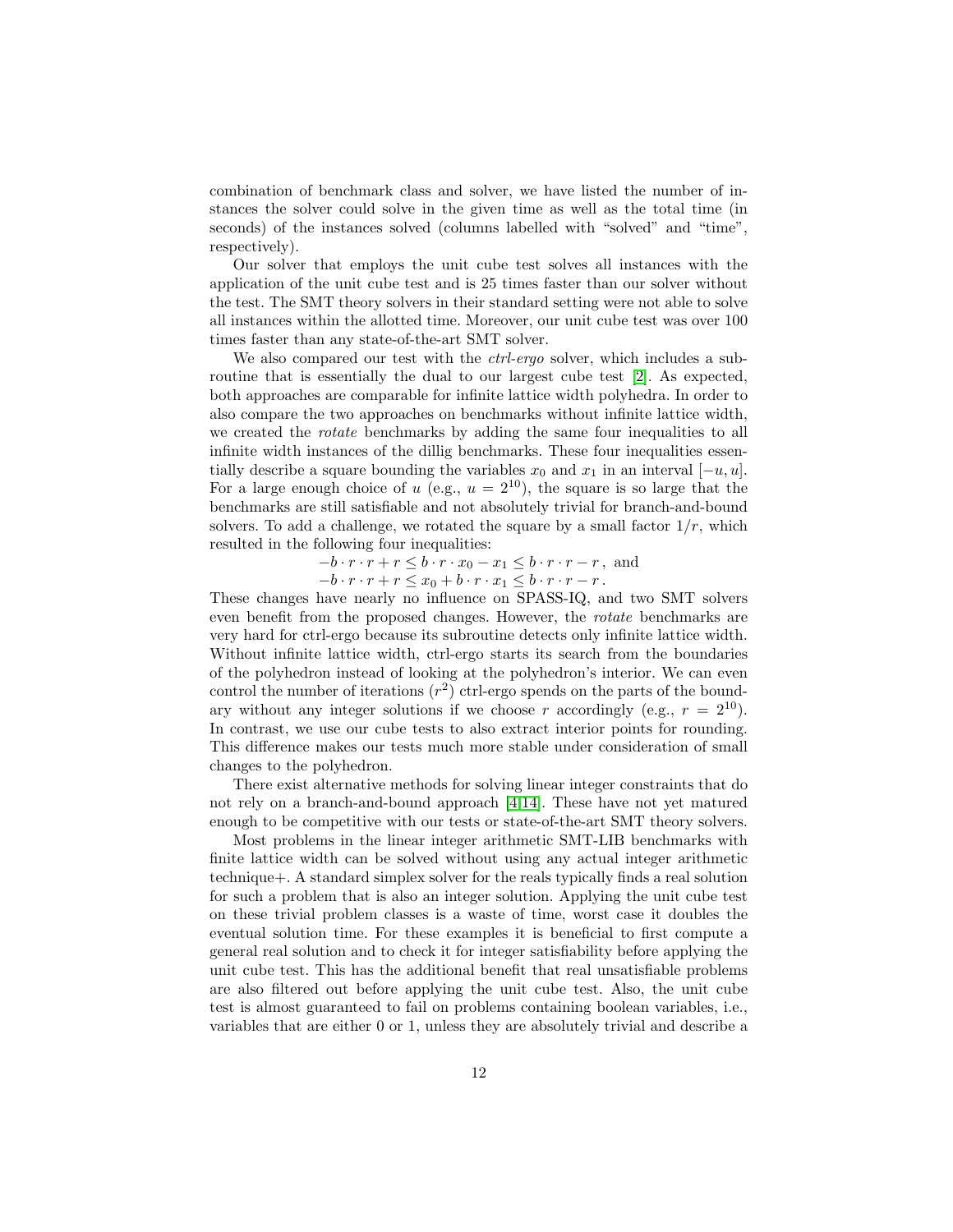unit cube themselves. Whenever the problem contains a boolean variable, it is often beneficial to skip the unit cube test.

#### 6 Further Cube Test Applications

Equalities are the greatest challenge for the applicability of our cube tests. A polyhedron contains an equality  $a_E^T x = b_E$  if  $a_E^T x = b_E$  holds for all  $x \in P_b^A$ . An equality contained in  $Ax \leq b$  is *explicit* if  $Ax \leq b$  includes the inequalities  $a_E^T x \leq b_E$  and  $-a_E^T x \leq -b_E$ . Otherwise, the equality is *implicit*. Polyhedra containing equalities have only surface points and, therefore, neither an interior nor a center. Thus, a largest cube has edge length zero and is just a point in the original polyhedron. Similar problems occur if we allow not only inequalities but also other types of constraints, such as negated equalities  $(a_i^T x \neq b_i)$ , divisibility constraints  $(d | a_i^T x + b_i, \text{ i.e., } d \in \mathbb{Z} \text{ divides } a_i^T x + b_i), \text{ and negated divisibility}$ constraints  $(d \nmid a_i^T x + b_i)$ . In this section, we propose additional transformations and strategies that are useful for resolving the aforementioned challenges and are also applicable even beyond our tests.

First of all, we can transform any divisibility constraint and negated divisibility constraint into an equality by introducing additional variables. For divisibility constraints  $d | a_i^T x + b_i$ , this transformation is known as the diophantine representation:  $\exists q \in \mathbb{Z}$ .  $dq - a_i^T x = b_i$ . For negated divisibility constraints  $d \nmid a_i^T x + b_i$ , there exists a similar transformation:  $\exists q \in \mathbb{Z}$ .  $\exists r \in \mathbb{Z}$ .  $dq + r - a_i^T x = b_i \wedge 1 \leq$  $r \leq d-1$ . Both of these transformations describe the formal definition of dividing  $a_i^T x + b_i$  by d:  $a_i^T x + b_i = dq + r$ , where q is the quotient of the division and r the remainder. Since the divisibility constraint enforces that d divides  $a_i^T x + b_i$ , the remainder  $r$  must be zero. Likewise, the negated divisibility constraint enforces that d does not divide  $a_i^T x + b_i$ . Therefore, the remainder r lies between 1 and  $d-1$ . These transformations are useful beyond our tests because they can be used to integrate (negated) divisibility constraints into the simplex algorithm. The only disadvantage is that we have to introduce additional variables  $q$  (and r) for every (negated) divisibility constraint.

Next, we eliminate all equalities from  $Ax \leq b$ . We do so by taking an equality  $a_i^T x = b_i$  contained in  $Ax \leq b$  and replacing a variable  $x_k$  in  $Ax \leq b$  by substituting with  $x_k := \frac{1}{a_{ik}} (b_i - \sum_{j=1, j\neq k}^{n} a_{ij} x_j)$ , where  $a_{ik} > 0$ . Naturally, replacing  $x_k$  in  $Ax \leq b$  creates a new system of inequalities  $A'x' \leq b'$ , where  $A' \in \mathbb{Q}^{(m-1)\times (n-1)}$ ,  $b' \in \mathbb{Q}^{(m-1)}$ , and  $x' = (x_1, \ldots, x_{k-1}, x_{k+1}, \ldots, x_n)^T$ . We iteratively repeat this approach until our system of inequalities  $A<sup>I</sup> x<sup>I</sup> \leq b<sup>I</sup>$  contains no more equalities. As a by-product, we get a system of equalities  $A^{E}x = b^{E}$  consisting of all equalities we have found. The two systems of constraints  $A^I x^I \leq b^I$  and  $A^E x = b^E$ together are equivalent to  $Ax \leq b$ , but  $A^{I}x^{I} \leq b^{I}$  contains no equalities while  $A^{E}x = b^{E}$  contains (at least implicitly) all equalities of  $Ax \leq b$ . We can now completely eliminate the equalities  $A^{E}x = b^{E}$  from  $Ax \leq b$  by combining this approach with a *diophantine equation handler* [12]. The result is a new system of inequalities that contains no equalities and has an integer solution if and only if  $Ax \leq b$  has one.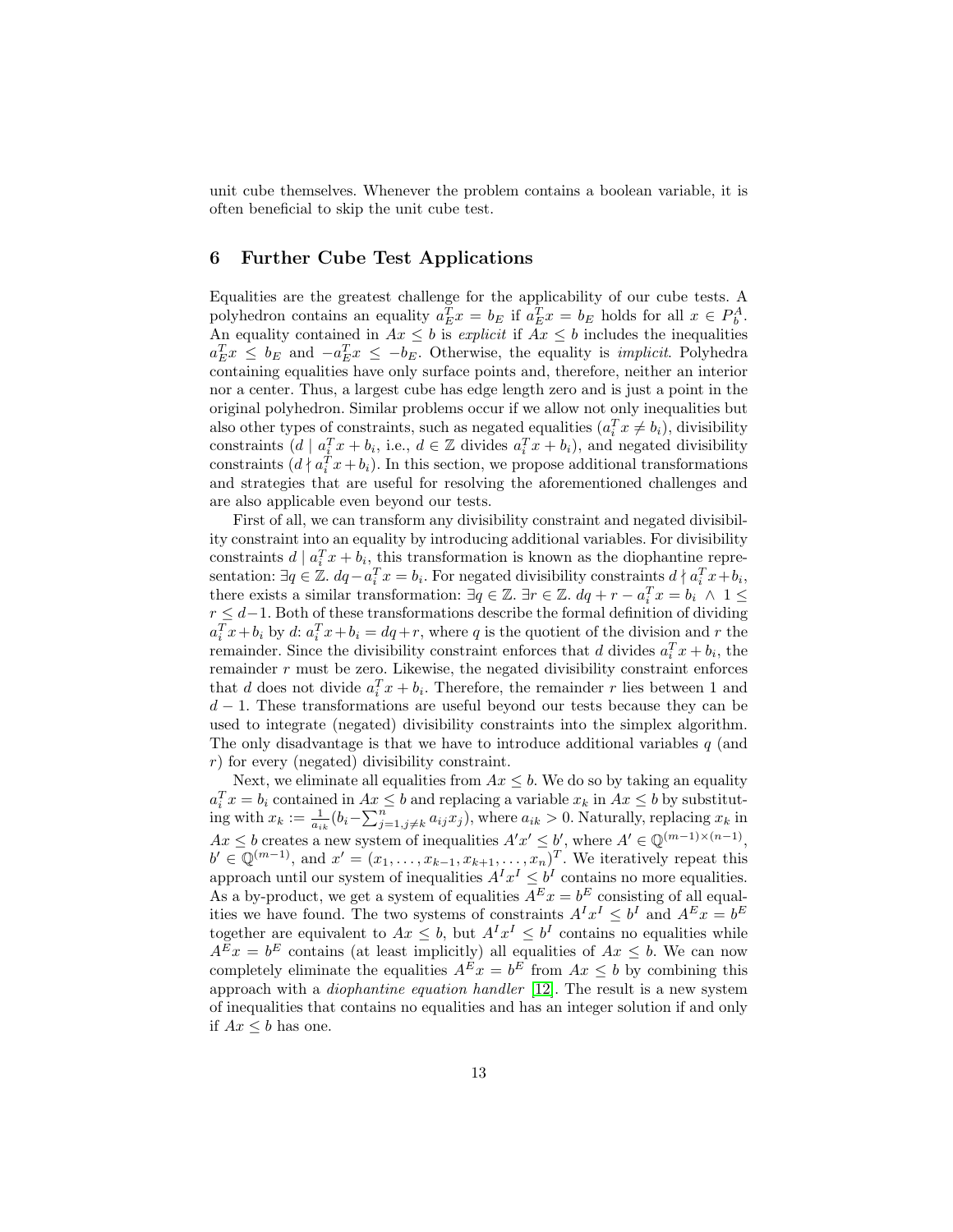Extracting equalities has further applications; for instance, the derivation of equalities is needed for the combination of theories by the Nelson-Oppen method. We can even check whether an arbitrary equality  $a_E^T x = b_E$  is an equality of  $Ax \leq b$  by transforming the equalities  $A^{E}x = b^{E}$  into a substitution and applying this substitution to  $a_E^T x = b_E$ . The equality  $a_E^T x = b_E$  is only contained in  $Ax \leq b$  if  $a_E^T x = b_E$  simplifies to  $0 = 0$  after the substitution.

However, we are still missing one step in our elimination approach: how do we efficiently find an equality  $a_i^T x = b_i$  contained in  $Ax \leq b$  so that we can substitute with it? The answer are cubes, presented in the below lemma.

**Lemma 6.** Let  $Ax \leq b$  be a polyhedron. Then, exactly one of the following statements is true:

(1)  $Ax \leq b$  contains an equality  $a_E^T x = b_E$  with  $a_E \neq \mathbf{0}$ , or (2)  $Ax \leq b$  contains a cube with edge length  $e > 0$ .

*Proof.* This proof is a case distinction over the sign of  $x_e$  for the following slightly simplified version of the largest cube test:

maximize

subject to 
$$
Ax + a'x_e \leq b, \text{ where } a'_i = \frac{1}{2} ||a_i||_1.
$$
 (5)

If the maximum objective value is positive,  $Ax \leq b$  contains a cube with edge length  $e > 0$ . Therefore, we have to prove that  $Ax \leq b$  contains no equality  $a_E^T x =$  $b_E$  with  $a_E \neq 0$ , which we will do by contradiction. Assume  $Ax \leq b$  contains an equality  $a_E^T x = b_E$  with  $a_E \neq 0$ . Then, by transitivity of the subset relation, the polyhedron consisting of the inequalities  $a_E^T x \leq b_E$  and  $-a_E^T x \leq -b_E$  must also contain a cube of edge length e. However, applying the transformation from Corollary 3 to this new polyhedron results in two contradicting inequalities:  $a_E^T x \le b_E - ||a_E||_1 \cdot \frac{e}{2}$  and  $-a_E^T x \le -b_E - ||a_E||_1 \cdot \frac{e}{2}$ . Thus, (1) and (2) cannot hold at the same time.

If the maximum objective value is zero, then  $Ax \leq b$  is satisfiable but contains no cube with edge length  $e > 0$ . Therefore, we have to prove that  $Ax \leq b$  contains an equality  $a_E^T x = b_E$  with  $a_E \neq 0$ . Consider the dual linear program of (5):

minimize 
$$
y^T b
$$
  
\nsubject to  $y^T A = 0$ ,  
\n $y^T a' = 1$ , where  $a'_i = \frac{1}{2} ||a_i||_1$ , (6)  
\n $y \ge 0$ .

.

Due to strong duality, the objectives of the dual and primal linear programs are equal. Therefore, there exists a  $y \in \mathbb{R}^m$  that has objective  $y^T b = 0$  and that satisfies the dual (6). Since  $y^T a' = 1$  and  $a'_i \ge 0$  and  $y_i \ge 0$  holds, there exists a  $k \in \{1, \ldots, m\}$  such that  $y_k > 0$ . By multiplying  $y^T A = 0$  with an  $x \in P_b^A$ and isolating  $a_k^T x$ , we get:  $a_k^T x = -\sum_{i=1, i\neq k}^m \left(\frac{y_i}{y_k} a_i^T x\right)$ . Using  $y_i \ge 0$ , and our original inequalities  $a_i^T x \leq b_i$ , we get a finite lower bound for  $a_k^T x$ .

$$
a_k^T x = -\sum_{i=1, i \neq k}^m \left( \frac{y_i}{y_k} a_i^T x \right) \ge -\sum_{i=1, i \neq k}^m \left( \frac{y_i}{y_k} b_i \right)
$$

Now, we reformulate  $y^T b = 0$  analogously and get:  $b_k = -\sum_{i=1, i \neq k}^m \left( \frac{y_i}{y_k} b_i \right)$ . Thus,  $a_k^T x = b_k$  is an equality contained in the original inequalities  $Ax \leq b$ .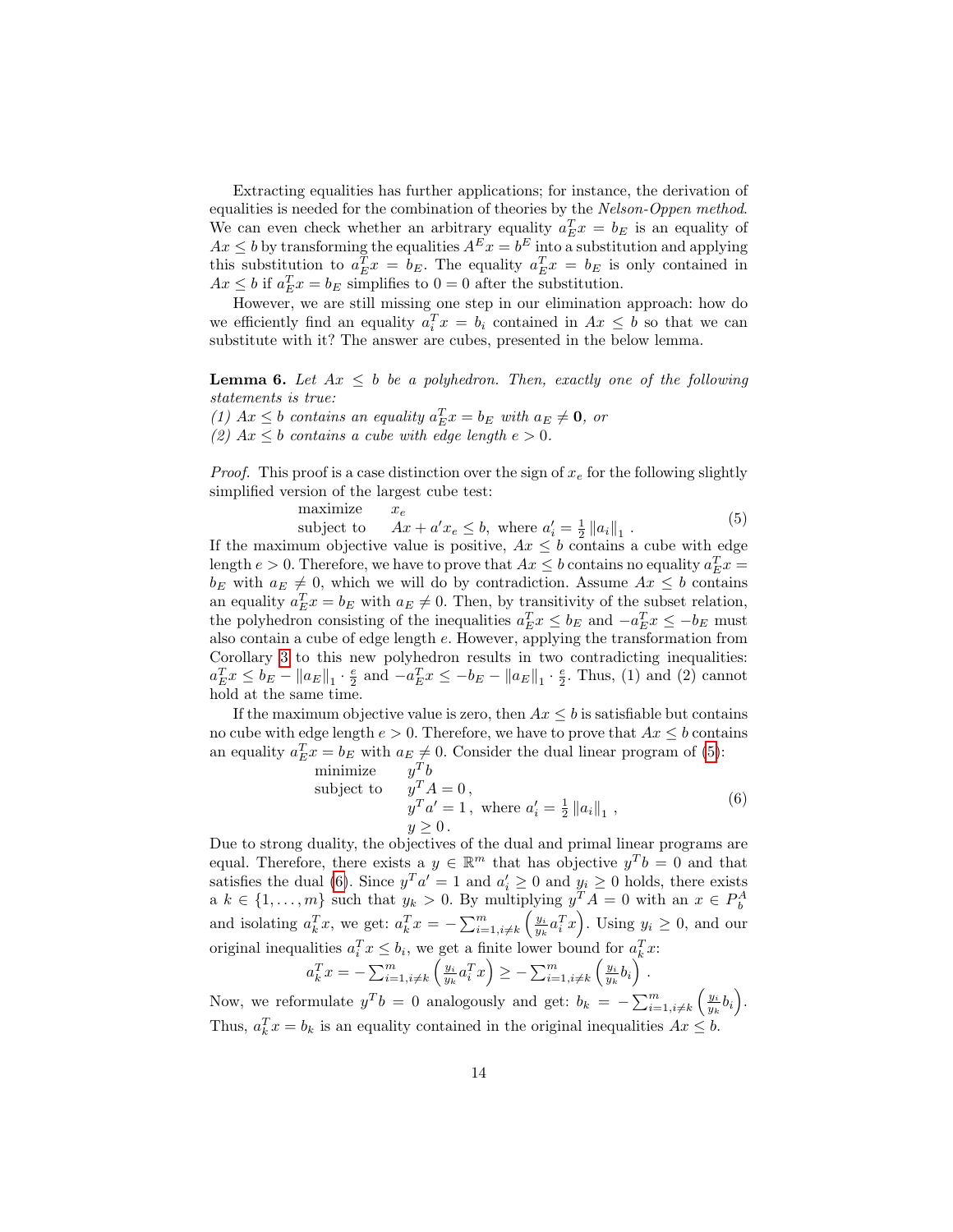If the maximum objective value is negative,  $Ax \leq b$  is unsatisfiable and contains no cube with edge length  $e > 0$ . Since  $P_b^A$  is now empty,  $Ax \leq b$ contains all equalities.  $\Box$ 

By Lemma 6 a polyhedron contains a cube with a positive edge length  $e > 0$ , or an equality. Since e is arbitrarily small, the factor  $\frac{e}{2} ||a_i||_1$  is also arbitrarily small and  $a_i^T x + \frac{e}{2} ||a_i||_1 \leq b_i$  converges to  $a_i^T x < b_i$ . Therefore,  $Ax \leq b$  contains an equality if and only if  $Ax < b$  is unsatisfiable. We can solve this system of strict inequalities with the dual simplex algorithm by Dutertre and de Moura [9]. In case  $Ax < b$  is unsatisfiable, the algorithm returns an explanation, i.e., a minimal set C of unsatisfiable constraints  $a_i^T x < b_i$  from  $Ax < b$ . If  $Ax \leq b$ itself was satisfiable, then we can extract equalities from this explanation: every  $a_i^T x < b_i \in C$  implies that  $Ax \leq b$  contains the equality  $a_i^T x = b_i$ .

Finally, we have two ways of handling negated equalities  $a_i^T x \neq b_i$ . Either we split our set of constraints into two sets of constraints, replacing  $a_i^T x \neq b_i$  in the first one with  $a_i^T x \leq b_i - 1$  and in the second one with  $-a_i^T x \leq -b_i - 1$ ; or, we ignore all negated equalities during the calculation of the tests themselves and use the negated equalities only to verify the integer solutions returned by the tests.

#### 7 Conclusion

We have presented two tests based on cubes: the largest cube test and the unit cube test. Our tests can be integrated into SMT theory solvers without sacrificing the advantages SMT solvers gain from the incremental structure of subsequent subproblems. Furthermore, our experiments have shown that these tests increase efficiency on certain polyhedra such that previously hard sets of constraints become trivial. We have even shown that major obstacles to our tests, for example equalities, can be handled through generally useful preprocessing steps. Moreover, these preprocessing steps led to an additional application for our tests: finding equalities.

Our future research will investigate further applications of our tests. We expect that we can use cubes not only for the detection of equalities, but also for the detection of (un)bounded directions. We can likely use the largest cube test as a selection strategy for branching by always choosing the branch containing the largest cube. This is in all likelihood a beneficial strategy since the largest cube is a good heuristic for the branch with the most space for integer solutions.

#### References

- 1. C. Barrett, C. Conway, M. Deters, L. Hadarean, D. Jovanović, T. King, A. Reynolds, and C. Tinelli. CVC4. In G. Gopalakrishnan and S. Qadeer, editors, CAV, volume 6806 of LNCS, pages 171–177. Springer, 2011.
- 2. F. Bobot, S. Conchon, E. Contejean, M. Iguernelala, A. Mahboubi, A. Mebsout, and G. Melquiond. A simplex-based extension of fourier-motzkin for solving linear